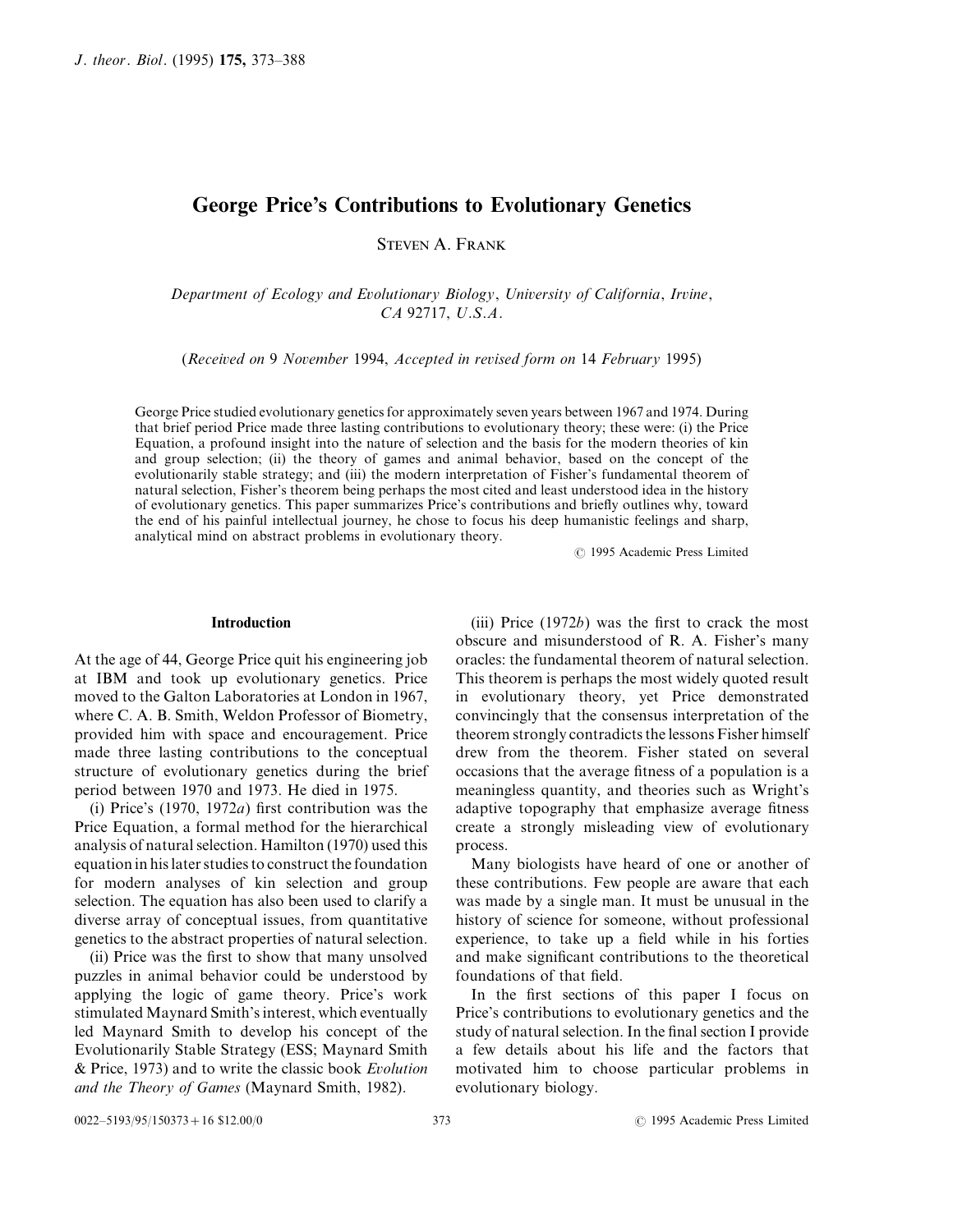# The Price Equation

. . . a good notation has a subtlety and suggestiveness which at times make it seem almost like a live teacher. (Bertrand Russell)

The Price Equation was a new mathematical formulation for evolutionary change (Price, 1970, 1972*a*). It may seem strange that one could write down a truly new equation that describes evolution. After all, evolution is simply the change over time in some characteristics of a population. The brilliance of the Price Equation is that it adds nothing to the fundamental simplicity of evolutionary change but, by making a few minor rearrangements and changes in notation, the equation provides an easier and more natural way to reason about complex problems.

The Price Equation relies on a degree of mathematical abstraction that is rare in evolutionary genetics. Indeed, Price believed that his work was an important step toward a general theory of selection. He introduced his manuscript, ''The Nature of Selection," (Price, 1995) with:

A model that unifies all types of selection (chemical, sociological, genetical, and every other kind of selection) may open the way to develop a general 'Mathematical Theory of Selection' analogous to communication theory . . . Selection has been studied mainly in genetics, but of course there is much more to selection than just genetical selection . . . yet, despite the pervading importance of selection in science and life, there has been no abstraction and generalisation from genetical selection to obtain a general selection theory and general selection mathematics.

I begin with simple genetical applications that use a reduced form of the equation and move slowly toward the full equation. At the end of this section I discuss the general properties of the equation and the idea that there can be a theory of selection that unifies different problems such as trial-and-error learning, chemical crystallization, and linguistic evolution.

#### SELECTION AND COVARIANCE

The reduced form of the equation that can be used for many simple problems is

$$
\bar{w}\Delta \bar{z} = \text{Cov}(w, z) = \beta_{wz} V_z, \qquad (1)
$$

where *w* is fitness and *z* is a quantitative character. The equation shows that the change in the average value of a character,  $\Delta \bar{z}$ , depends on the covariance between the character and fitness or, equivalently, the regression coefficient of fitness on the character multiplied by the variance of the character. This equation was discovered independently by Robertson (1966), Li (1967) and Price (1970).

Because fitness itself is a quantitative character, one can let the character  $z$  in eqn (1) be equivalent to fitness,

w. Then the regression,  $\beta_{ww}$ , is 1, and the variance,  $V_w$ , is the variance in fitness. Thus the equation shows that the change in mean fitness,  $\Delta \bar{w}$ , is proportional to the variance in fitness,  $V_w$ . The fact that the change in mean fitness depends on the variance in fitness is usually called ''Fisher's fundamental theorem of natural selection,'' although that is not what Fisher (1958) really meant. Price himself clarified Fisher's theorem in a fascinating paper that I shall discuss later (Price, 1972*b*).

Robertson (1968) named eqn (1) the ''secondary theorem of natural selection'' as an extension to what is usually called Fisher's fundamental theorem. This general covariance equation has an unspecified error that can be influenced by nonlinear genetic interactions (dominance, epistasis), the mating system, meiotic drive and a variety of other factors. Crow & Nagylaki (1976) provide an elegant summary of the relationship between traditional population genetics and the covariance equation. The full Price Equation (described later) has an additional term that, together with the covariance, always provides an exact and full description for evolutionary change.

#### **KIN SELECTION**

The Price Equation has played an important role in work on kin selection (Hamilton, 1970, 1975; Wade, 1980; Seger, 1981; Uyenoyama, 1988). The equation itself cannot reduce the inherent complexity of models, but the simple covariance relationship between a character and fitness provides a compact way to see the essential features of social evolution. Recent papers have summarized the importance of Price's work in this field (Grafen, 1985; Wade, 1985; Taylor, 1988*a*, *b*, 1989; Queller, 1992*a*), so I present here only a brief example and a few historical comments.

I illustrate the problem by summarizing the first part of Queller's (1992*a*) model. I use the covariance equation,  $\bar{w}\Delta\bar{g} = \text{Cov}(w, g)$ , where *g* is the breeding value that determines the level of altruism. One can write the least-squares multiple regression that predicts fitness, *w*, as

$$
w = \alpha + g\beta_{wg \cdot g'} + g'\beta_{wg' \cdot g + \epsilon}
$$

where *g*' is the average *g* value of an individual's social neighbors,  $\alpha$  is a constant, and  $\epsilon$  is the residual which is uncorrelated with *g* and  $g'$ . The  $\beta$  are partial regression coefficients that elegantly summarize costs and benefits:  $\beta_{\text{wg-g}}$  is the effect an individual's breeding value has on its own fitness in the presence of neighbors *g*'—the cost of altruism, and  $\beta_{\text{wg}',g}$  is the effect of an individual's breeding value on the fitness of its neighbors—the benefit of altruism. Substituting into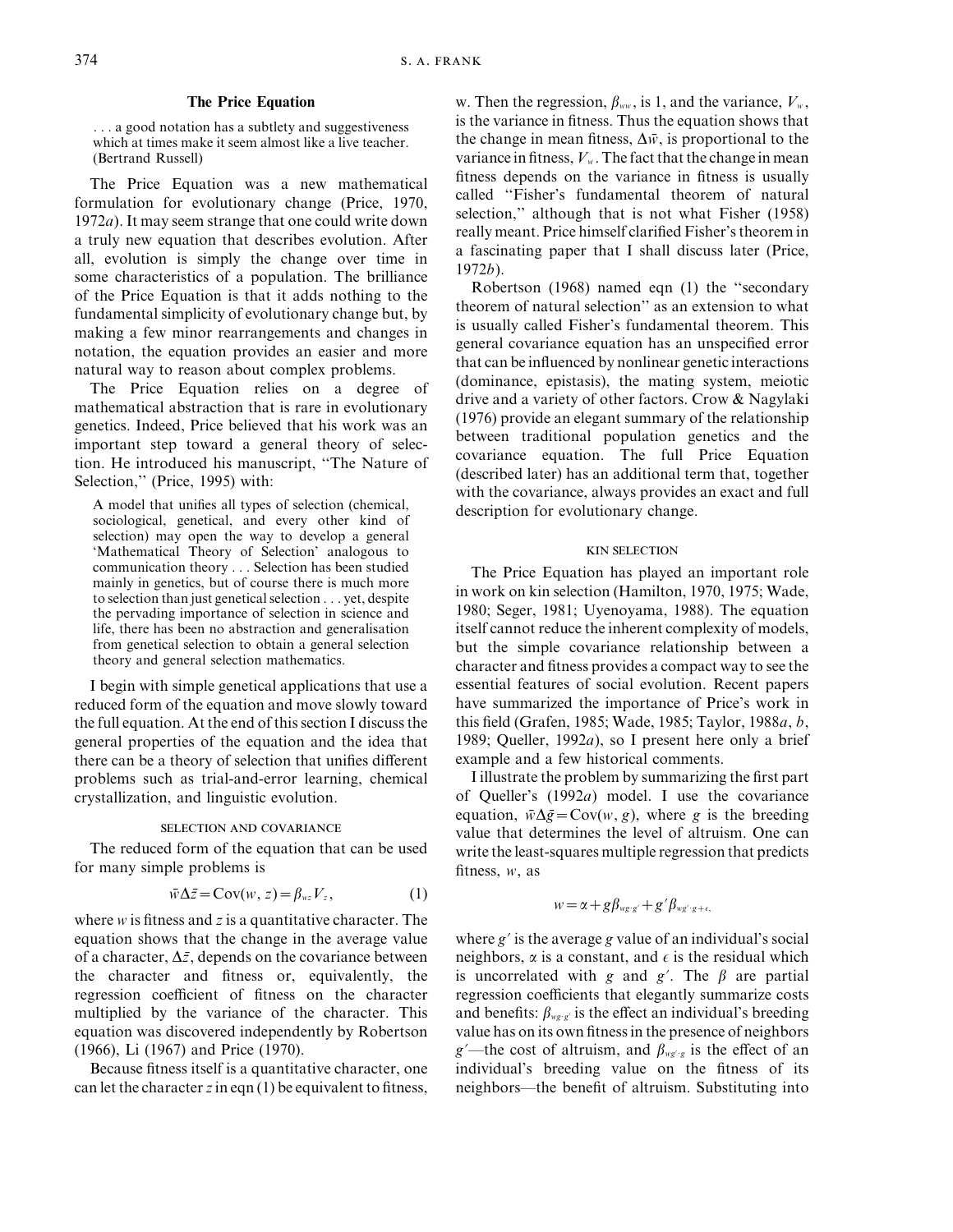the covariance equation and solving for the condition under which  $\bar{w}\Delta \bar{g} > 0$  yields Hamilton's rule

$$
\beta_{\mathsf{wg}\cdot\mathsf{g}'}+\beta_{\mathsf{g}'\mathsf{g}}\beta_{\mathsf{wg}'\cdot\mathsf{g}}\!>\!0,
$$

where  $\beta_{g'g}$  is the regression coefficient of relatedness (Hamilton, 1972). Thus Queller's model shows that the covariance equation provides a simple way to reason about the effects of relatedness on social behavior.

Hamilton (1964*a*, *b*), in his original formulation of kin selection, described genetic similarity in terms of genes identical by descent. Hamilton (1970) reformulated kin selection by explicit derivation from the Price Equation; this derivation is often regarded as the first modern theoretical treatment of inclusive fitness (Grafen, 1985). Price's covariance equation shows that what matters is not common ancestry, but statistical associations between the genotypes of donor and recipient.

One interesting consequence of treating relatedness as a statistical association is that relatedness can be negative, leading to selection for spiteful behavior. That new insight was a key point in Hamilton (1970: 1218):

Previously I showed that the average genetical relatedness of interacting individuals is an important factor in the evolution of social adaptations. In the model, selfishness within certain limits was readily accounted for; spite [harm to self in order to harm another more] did not seem possible. But another line of reasoning shows that spite can be selected [when relatedness is negative]. Independently, using his new formulation of natural selection in a more general analysis, Dr G. R. Price reached the same conclusion.

Spite can be favored because the product of negative relatedness and a negative benefit to a recipient (harm) is positive, thus benefit multiplied by relatedness can outweigh the cost.

One possible case of spite occurs in the flour beetle *Tribolium* (Wade & Beeman, 1994). The *Medea* allele in a heterozygous mother apparently stimulates a mechanism that kills all offspring lacking a copy of the allele. There are two possible explanations for the maintenance of the *Medea* allele. First, the allele may increase its number of copies in offspring by killing competitors for limited resources. This explanation requires that destroyed zygotes are replaced with new, successful zygotes carrying the allele. In this case the allele is ''selfish'' because it enhances its own reproduction at the expense of a competitor.

The second possibility is that there is no replacement ofkilledzygotesandthenumberofcopiesofthe*Medea* allele does not increase by this mechanism. *Medea* can still spread in this case because it reduces the number of copies of the alternative allele, thereby increasing its own frequency in the next generation. This is a form of spite, where the *Medea* allele uses kin recognition to destroy individuals that are negatively related to itself. Hurst (1991) has discussed spite in systems of cytoplasmic incompatibility which have properties similar to the *Medea* allele.

The original formulation of kin selection relied on the probability of identity by descent to derive the degree of relatedness (Hamilton, 1964*a*, *b*). Price's covariance equation shows that what matters is not common ancestry, but statistical associations between the genotypes of donor and recipient. Those associations often arise because individuals that live near each other tend to have common ancestors. But natural selection is indifferent to the cause of the statistical associations, and negative statistical associations favor spite. Covariance is the only proper way to think about the role of genetic relatedness in evolutionary biology. Price was the first to see this. His work provided the basis for Hamilton's (1970) reformulation of kin selection in terms of covariance, which can properly be called the modern theory of kin selection.

# THE FULL EQUATION

The covariance equation provides an approximate description for evolutionary change that is useful for many applications. That equation was discovered independently by Robertson (1966), Li (1967) and Price (1970). Price's unique contribution is a more general equation that is an exact, complete description of evolutionary change under all conditions. The full equation is not just a more accurate form of the covariance equation. It adds considerable insight into many evolutionary problems by partitioning selection into meaningful components. In this section I derive the full equation, and in the following sections summarize some applications.

Here is the derivation. Let there be a population (set) where each element is labeled by an index *i*. The frequency of elements with index  $i$  is  $q_i$ , and each element with index *i* has some character, *zi* . One can think of elements with a common index as forming a subpopulation that makes up a fraction *qi* of the total population. No restrictions are placed on how elements may be grouped.

A second (descendant) population has frequencies  $q_i'$ and characters *zi* '. The change in the average character value,  $\bar{z}$ , between the two populations is

$$
\Delta \bar{z} = \sum q'_i z'_i - \sum q_i z_i. \tag{2}
$$

Note that this equation applies to anything that evolves, since *z* may be defined in any way. For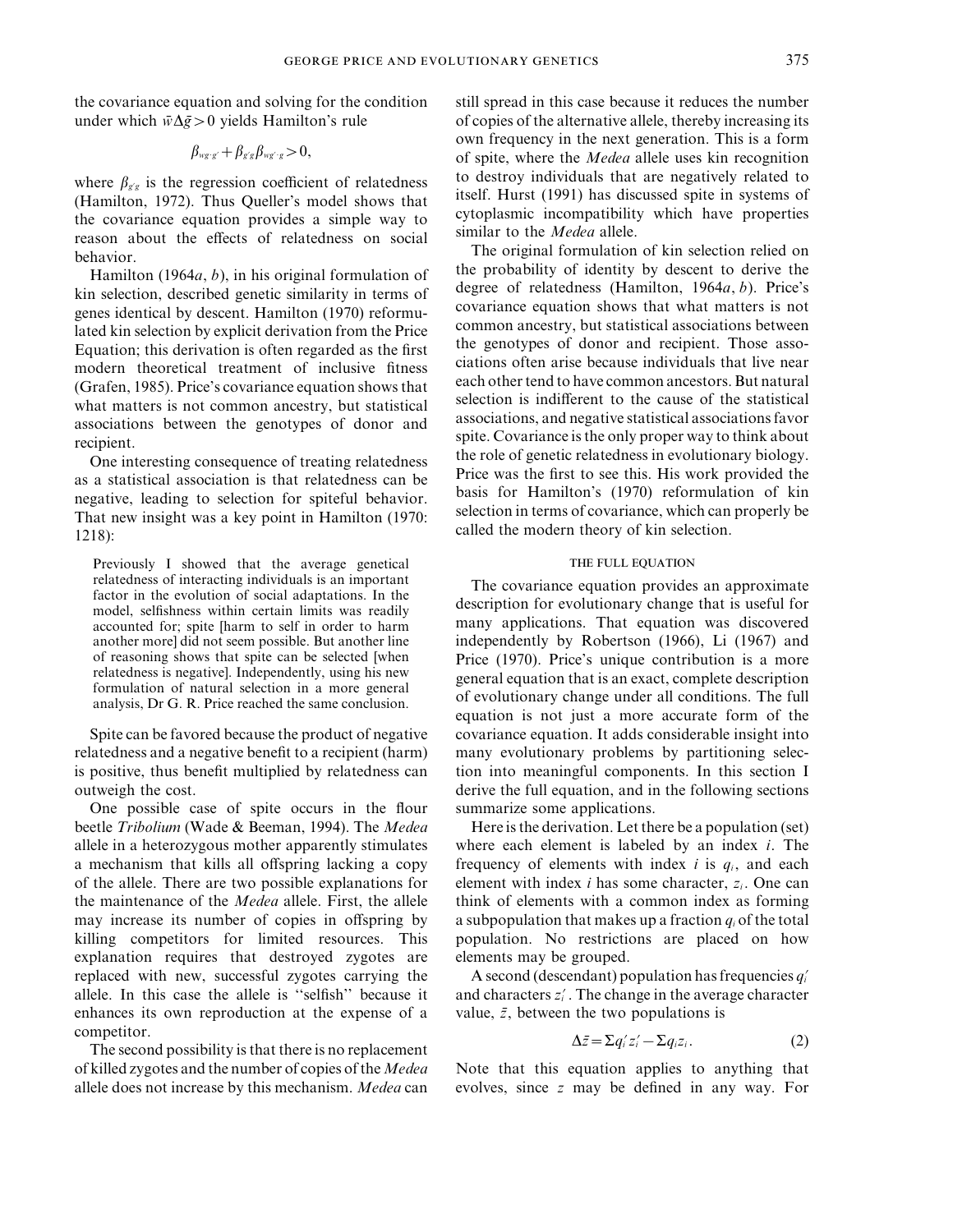example,  $z_i$  may be the gene frequency of entities  $i$ , and thus  $\bar{z}$  is the average gene frequency in the population, or  $z_i$  may be the square of a quantitative character, so that one can study the evolution of variances of traits. Applications are not limited to population genetics. For example, *zi* may be the abundance of a particular chemical compound in galaxy *i*.

The queerness of the Price Equation comes from the way it associates entities from two populations, which are typically called the ancestral and descendant populations (see Fig. 1). The value of *qi* ' is not obtained from the frequency of elements with index *i* in the descendant population, but from the proportion of the descendant population that is derived from the elements with index *i* in the parent population. If we define the fitness of element *i* as  $w_i$ , the contribution to the descendant population from type *i* in the parent population, then  $q_i' = q_i w_i / \bar{w}$ , where  $\bar{w}$  is the mean fitness of the parent population.

The assignment of character values  $z_i$  also uses indices of the parent population. The value of  $z_i$  is the average character value of the descendants of index *i*. Specifically, for an index *i* in the parent population, *zi* ' is obtained by weighting the character value of each entity in the descendant population by the fraction of the total fitness of *i* that it represents (Fig. 1). The change in character value for descendants of *i* is defined as  $\Delta z_i = z'_i - z_i$ .

Equation (2) is true with these definitions for  $q_i$  and *zi* '. We can proceed with the derivation by a few substitutions and rearrangements:

$$
\Delta \bar{z} = \sum q_i (w_i / \bar{w}) (z_i + \Delta z_i) - \sum q_i z_i
$$
  
= 
$$
\sum q_i (w_i / \bar{w} - 1) z_i + \sum q_i (w_i / \bar{w}) \Delta z_i
$$

which, using standard definitions from statistics for covariance (Cov) and expectation (E), yields the Price Equation,

$$
\bar{w}\Delta \bar{z} = \text{Cov}(w_i, z_i) + \text{E}(w_i \Delta z_i). \tag{3}
$$

The two terms may be thought of as changes due to selection and transmission, respectively. The covariance between fitness and character value gives the change in the character caused by differential reproductive success. The expectation term is a fitness weighted measure of the change in character values between ancestor and descendant. The full equation describes both selective changes within a generation and the response to selection (cf. Wade, 1985).

The covariance term in eqn (3) would normally be written without subscripted variables as Cov(*w*, *z*). The reason for the subscripts is additional clarity when the equation is used to expand itself:

$$
\bar{w}\Delta \bar{z} = \text{Cov}(w_i, z_i) + \text{E}_i \{\text{Cov}_j(w_{j \cdot i}, z_{j \cdot i}) + \text{E}_j(w_{j \cdot i}\Delta z_{j \cdot i})\},\tag{4}
$$



FIG. 1. Example of a selective system using the notation of the Price Equation. The initial population, the left column of beakers, is divided into subpopulations indexed by *i*, where *qi* is the fraction of the total population in the *i*-th subpopulation. In this drawing, the two different kinds of transmissible material, solid and striped, are in separate subpopulations initially, but that is not necessary. Each subpopulation expresses a character value (phenotype), *z<sub>i</sub>*. Any arbitrary rule can be used to assign trait values. Selection describes the changes in the quantities of the transmissible materials, where the primes on symbols denote the next time period. Thus  $q_i' = q_i w_i / \bar{w}$  is the proportion of the descendant population derived from the *i*-th subpopulation of the initial population. The transmissible material may be redistributed to new groupings during or after the selective processes. The *qj*'·*<sup>i</sup>* are the fractions of the *i*-th parental subpopulation, after selection, that end up in the *j*-th descendant subpopulation, thus  $\Sigma_i q'_{i\cdot j} = 1$ . The new mixtures in the *j*-th descendant subpopulations express trait values  $y_i$  according to whatever arbitrary rules are in effect. This allows full context-dependence (non-additivity) in the phenotypic expression of the transmissible material. Descendant trait values are assigned to the original subpopulations by weighting the contributions of those subpopulations,  $z_i' = \sum_j q'_{i,j'}$ . Thus the average trait value in the descendant population is  $\bar{z}' = \sum_i q'_i z'_i$ .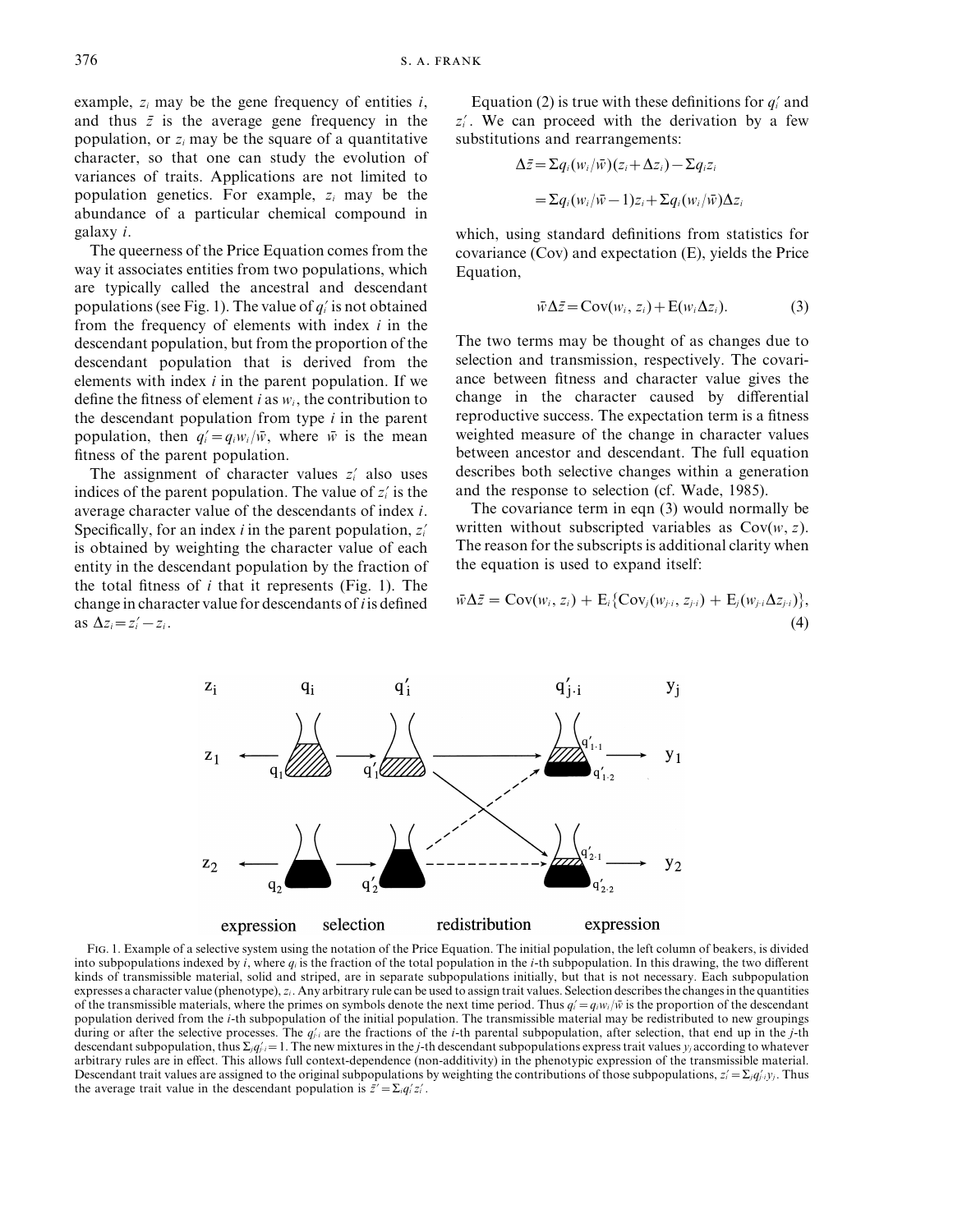where E and Cov are taken over their subscripts when there is ambiguity, and  $j \cdot i$  are subsets of the group  $i$ with members that have index *j*. The partition of *i* into subgroups *j* is arbitrary. This recursive expansion of the E term in eqn (3) shows that transmission is itself an evolutionary event that can be partitioned into selection among subgroups and transmission of those subgroups. The expansion of the trailing expectation term can continue until no change occurs during transmission.

In later sections I shall return to the general properties of the equation itself. But first I show some simple applications in evolutionary genetics.

#### HIERARCHICAL ANALYSIS AND SEX RATIO

The hierarchical expansion of the Price Equation has been used to study group selection and sex ratio (Hamilton, 1979; Nunney, 1985; Frank, 1986*a*, 1987*a*). The relationship between group selection and kin selection has been a controversial aspect of this field (Wilson, 1983; Grafen, 1984; Queller, 1991, 1992*b*). Here, I give a simple derivation of the standard Local Mate Competition model (Hamilton, 1967) that shows the equivalence of kin and group selection. My derivation is somewhat more general than usual because, by using the Price Equation, any pattern of interaction among relatives (population structure) is allowed rather than the standard sib-interaction models.

Let the frequency of males produced by a mother be  $r = \gamma + g\epsilon$ , where *g* is the number of sex ratio alleles in the mother each with additive effect  $\epsilon$ . The sex ratio in the neighborhood in which mating and mate competition occur is  $r' = \gamma + g' \epsilon$ , where *g*' is the average number of alleles with effect  $\epsilon$  among mothers when weighted for each mother's contribution to the neighborhood.

The fitness (number of grandprogeny) of a female with *g* sex ratio alleles is  $w_g = r(1 - r')/r' + (1 - r)$ , and the fitness of a neighborhood with *g*' as its average number of sex ratios alleles is  $w_e = 2(1 - r')$  (Hamilton, 1967).

Rewriting eqn (4) in the notation of this problem

$$
\bar{w}\Delta \bar{g} = \text{Cov}(w_{g'}, g') + \text{E}_{g'} \{\text{Cov}_g(w_g, g \cdot g')\}
$$

$$
= \beta_{wg'} V_{g'} + \beta_{wg,g'} \overline{V_{g'g'}},
$$

where  $V_g$  is the genotypic variance among groups and  $V_{g/g}$  is the average genotypic variance within groups. The term  $\beta_{wg'}$  is the regression of fitness on group genotype, and  $\beta_{\text{wg-g'}}$  is the regression of fitness on individual genotype given the group genotype, *g*'.

The standard method to find the Evolutionarily Stable Strategy (ESS) sex ratio is to solve  $(d\bar{w}\Delta\bar{g})$  $d\epsilon$ )=0 when evaluated at  $\epsilon$ =0 (Hamilton, 1967; Maynard Smith 1982). This yields the solution (Hamilton, 1979)

$$
r^* = (1/2)(1 - V_{g'}/V_g),
$$

where  $V_g = V_{g'} + \overline{V_{g'g'}}$  is the total genotypic variance in the population. This form shows that a bias away from the Fisherian 1/2 occurs only when there is genetic variance among neighborhoods,  $V_g$ . This supports the claim that group selection causes biased sex ratios in structured populations. However, one can also write

$$
\frac{V_{g'}}{V_{g}} = \frac{\text{Cov}(g', g')}{\text{Cov}(g, g)} = \frac{\text{Cov}(g, g')}{\text{Cov}(g, g)} = \beta_{g'g},
$$

where  $\beta_{g'g}$  is the regression coefficient of relatedness of inclusive fitness theory. Thus the sex ratio bias is caused by a nonzero average relatedness among neighbors. The definitions of group and kin selection given here are clearly equivalent. The regression coefficient form has been particularly useful for solving sex ratio and dispersal problems with complex interactions among kin (Frank, 1986*a*, *b*, 1987*a*, *b*, *c*; Taylor, 1988*a*, *b*, 1989). In fact, the Price Equation has been the only general way to study sex ratio evolution for arbitrary population structures. Traditional population genetic methods require special, complex equations for each particular set of assumptions about how relatives interact.

# DYNAMIC SUFFICIENCY

In the next few sections I describe technical aspects of the Price Equation. These issues are important for understanding the role of the Price Equation in formal evolutionary theory. Readers who are more interested in Price's contribution to particular biological problems may wish to skip ahead to the section on ESS theory.

Suppose we wish to study the evolution of a character,  $\bar{z}$ . We are given all of the information needed to calculate the covariance and expectation in eqn (3). Thus we know the average value,  $\bar{z}$ , at the start, and we can calculate the change in the average value after one time period,  $\Delta \bar{z}$ . There is a problem, however, if we wish to study the continued evolution of this trait through time. The Price Equation gives us back the average character value in the next time period, but not the information needed to calculate the covariance and expectation term to apply the equation again.

We cannot follow the continued evolution of  $\bar{z}$ through time (Barton & Turelli, 1987) or, put another way, we lack the information to achieve dynamic sufficiency in our analysis (Lewontin, 1974). Several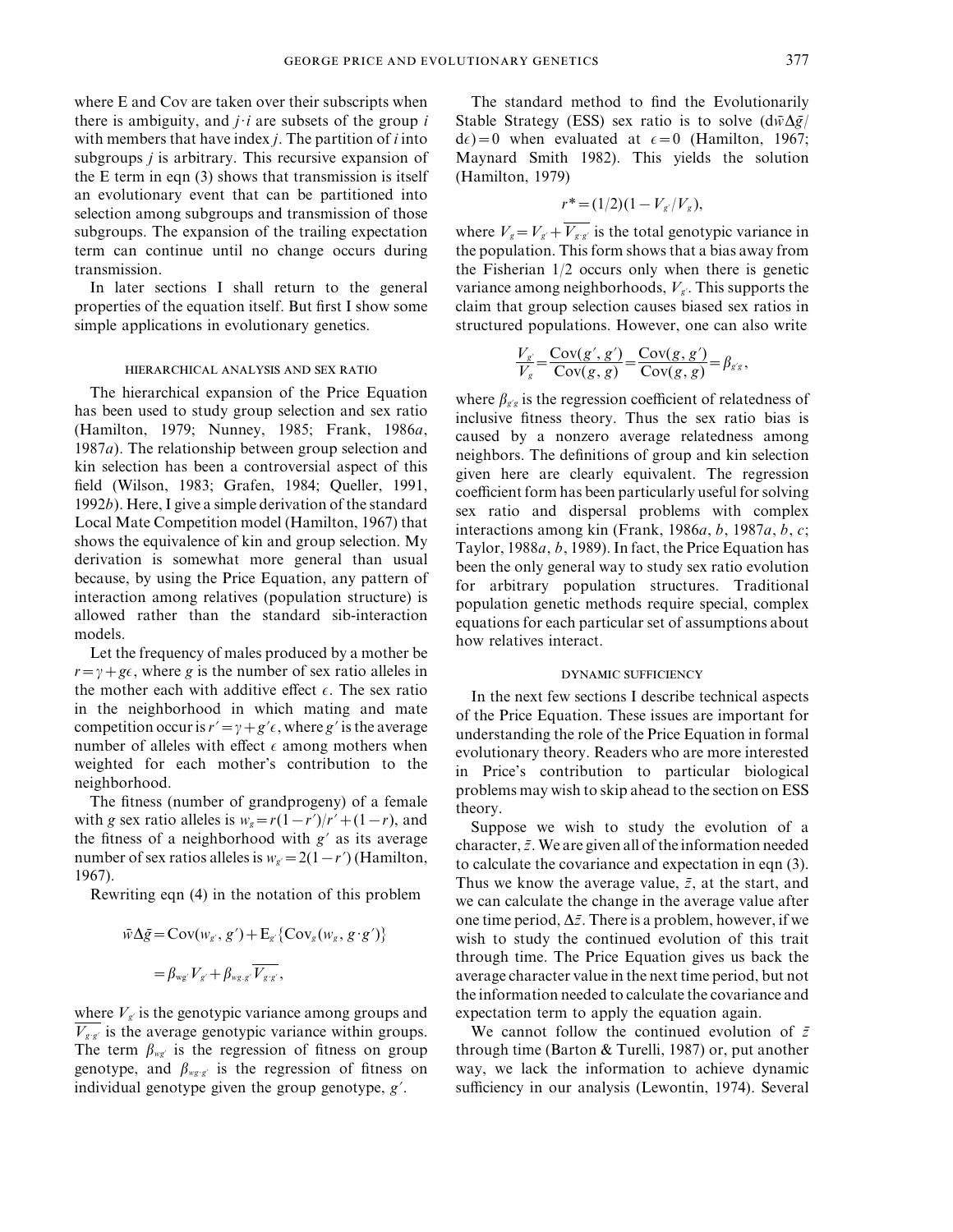authors have noted this problem and have concluded that the Price Equation lacks dynamic sufficiency, whereas other methods of analysis achieve dynamic sufficiency for the same problem (Crow & Nagylaki, 1976; Grafen, 1985; Queller, 1992*a*). This is a confusing summary of the problem because it is partly true and partly false.

The true part is that one can apply the Price Equation to a problem that lacks dynamic sufficiency. It is not true, however, that dynamic sufficiency is a property that can be ascribed to the Price Equation this equation is simply a mathematical tautology for the relationship among certain quantities of populations. Instead, dynamic sufficiency is a property of the assumptions and information provided in a particular problem, or added by additional assumptions contained within numerical techniques such as diffusion analysis or applied quantitative genetics.

The conditions under which an evolutionary system is dynamically sufficient can be seen from the Price Equation. For convenience assume  $\Delta z_i = 0$  so that only the covariance term of eqn (3) need be examined. Initially we require  $\bar{z}$ ,  $\bar{w}$ , and  $\bar{w}\bar{z}$  to calculate  $\Delta\bar{z}$  because  $Cov(w, z) = \overline{wz} - \overline{w}\overline{z}$ . We now have  $\overline{z}$  after one time step, but to use the Price Equation again we also need  $Cov(w, z)$  in the next time period. This requires equations for the dynamics of  $\bar{w}$  and  $\overline{wz}$ , which can be obtained by substituting either *w* or *wz* for *z* in eqn (3); recall that *z* can be used to represent any quantity, so we can substitute fitness, *w*, or the product of fitness and character value, *wz*, for *z*. If we ignore the expectation term, the dynamics of  $\overline{wz}$  are given by

$$
\overline{w}\Delta \overline{wz} = \text{Cov}(w, wz) = \overline{w^2z} - \overline{w} \ \overline{wz}.
$$

Changes in the covariance over time depend on the dynamics of  $wz$ , which in turn depends on  $w^2z$ , which depends on  $w^3z$ , and so on. Similarly, the dynamics of  $\bar{w}$  depend on  $w^2$ , which depends on  $w^3$ , and so on. Dynamic sufficiency requires that higher moments can be expressed in terms of the lower moments (Barton & Turelli, 1987).

### PARTITIONING SELECTION AND TRANSMISSION

The full Price Equation, eqn (3), with both the covariance and expectation terms, has been used often to study the hierarchical decomposition of selection within and among groups (e.g. Price, 1972*a*; Hamilton, 1975, 1979; Wade, 1980, 1985; Arnold & Fistrup, 1982; Ohta, 1983; Frank, 1985, 1986*a*, *b*, *c*, 1987*a*, *b*, 1992, 1994*a*, *b*; Grafen, 1985; Nunney, 1985; Heisler & Damuth, 1987; Breden, 1990; see the section above on hierarchical analysis and sex ratio).

Hierarchical decomposition is clearly one important use of the equation, but the equation itself is not limited to these applications. Another interpretation of the covariance and expectation terms in eqn (3) is a partition between selection and transmission. I briefly illustrate this point with a model that balances selection among adults, the covariance term, against mutational changes that occur during transmission, the expectation term (Frank & Slatkin, 1990).

One useful aspect of the Price Equation in these mutation-selection models is that any character value can be analyzed. Instead of studying the change in a character with value  $z_i$ , we can transform the character value and study, for example, the change in the *n*-th power of the character,  $z_i^n$ . The Price Equation then gives the change in  $z^n$ , which is the *n*-th non-central moment

$$
\overline{w}\Delta \overline{z^n} = \mathrm{Cov}(w_i, z_i^n) + \mathrm{E}(w_i \Delta z_i^n).
$$

This set of equations for the moments  $z^n$ ,  $n = 1, 2, \ldots$ , is a complete description for the evolutionary dynamics of the character *z* for any system of selection, mutation, mating and inheritance. The most interesting aspect of the Price Equation is the way in which mutation, non-random mating, dominance, and epistasis come into the transmission (expectation) term by changing  $\Delta z_i^n$ , the phenotypic differences between parent and offspring (Frank & Slatkin, 1990). At equilibrium all of the moments must be related by

$$
Cov(w_i, z_i^n) = -E(w_i \Delta z_i^n).
$$

If we normalize the population such that the equilibrium mean,  $\bar{z}$ , is zero, then this equilibrium equation for  $n=2$  describes how selection affects the variance. If selection is stabilizing toward the equilibrium mean of zero, then the covariance term describes the rate at which the variance is reduced because of the negative association between fitness and the squared distance of character values from the optimum. This reduction in the variance caused by selection must be balanced by the rate at which mutation adds variance to the population by increasing, relative to the optimum, the squared distance of the offspring relative to their parents. This simple equation provides easy calculation for many interesting mutation-selection problems, including nonrandom mating and nonadditive genetics (Frank & Slatkin, 1990).

The dynamics of genetic variability are difficult to study for many assumptions. The problem with these equations of mutation-selection dynamics is that the changes in each moment,  $z<sup>n</sup>$ , depend on changes in higher-order moments—the equations lack dynamic sufficiency without additional assumptions (Barton & Turelli, 1987). This lack of dynamic sufficiency is a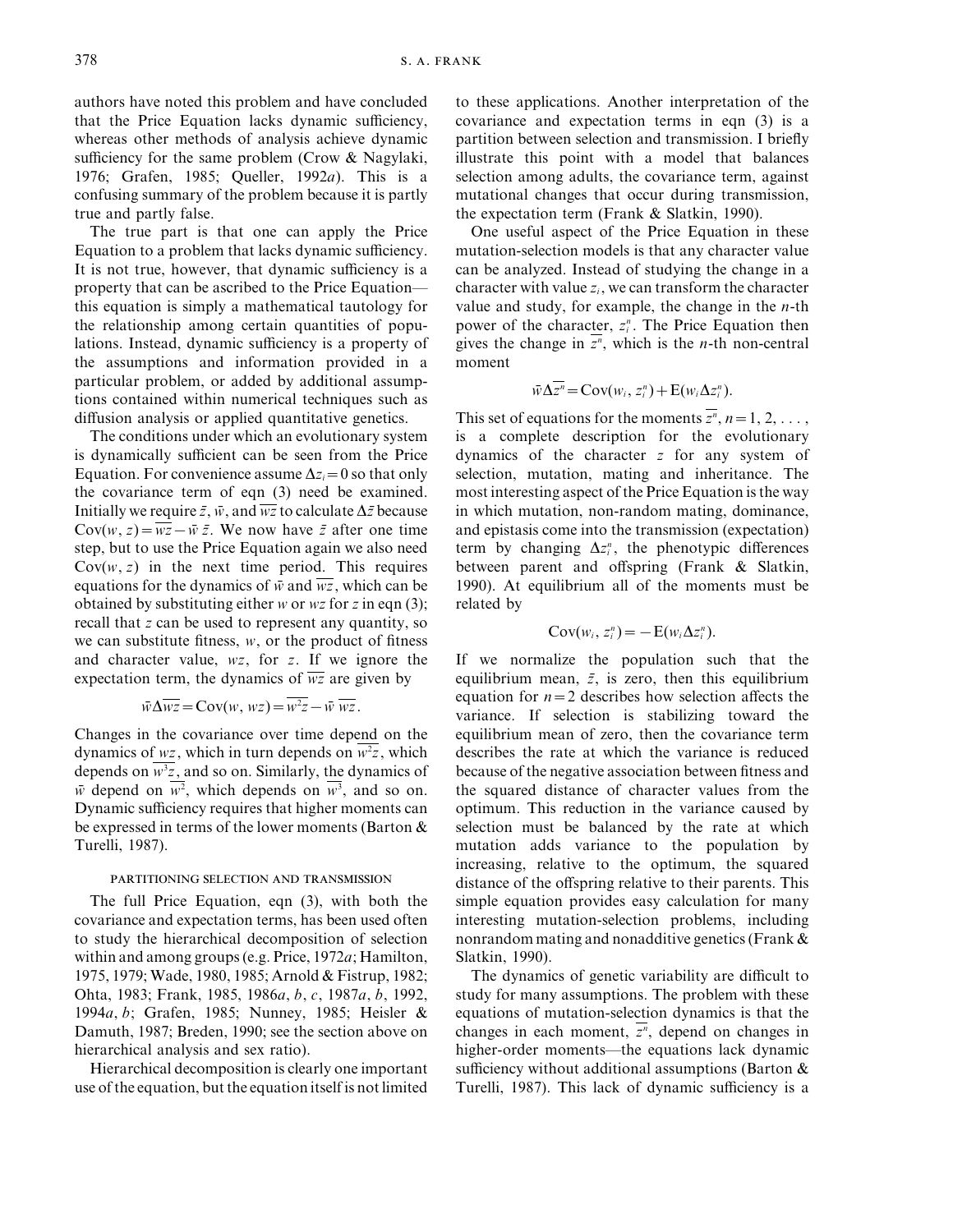property of mutation-selection dynamics and not of the Price Equation (see above; Frank & Slatkin, 1990). The value of the Price Equation is that, by adding nothing except clear notation, the forces that act on genetic variability are decomposed into natural components and the underlying difficulties of the analysis are made explicit. Different approaches may provide better tools for numerical calculation in some cases (Turelli & Barton, 1990).

# ABSTRACT PROPERTIES

The Price Equation is a very strange mathematical relation when compared with other formalisms in evolutionary biology. The equation is much more abstract than the usual applied mathematics of evolution; it simply suggests a way to map members of one set to members of a second set. In this section I speculate about why this minimalism seems so powerful. My purpose is to call attention to what I believe is a deep problem of a purer sort than is typical in biology.

The Price Equation has been the only way to study general problems of kin interactions. Other methods require special assumptions about which relatives interact. Why is Price's simple mapping so successful for kin selection problems? Kin selection requires that one think of interactions between individuals as interactions between sets of alleles, where there is some statistical relation between the sets (relatedness). In addition, groups of individuals may interact. The consequences of group structure depend on the statistical associations within the group compared with the associations among the group means. The Price Equation provides a natural way to think about hierarchical decomposition (species, group, individual, gene) and statistical association at various hierarchical levels. Although most applications have been to groups of relatives, species-level selection (Arnold & Fistrup, 1982) and community-level selection (Frank, 1994*a*) can be studied in an elegant way.

The Price Equation also provides insight into fundamental problems such as dynamic sufficiency that require a minimal description of how selection works. In the case of mutation-selection balance a simple partition between selection among adults and mutational changes in transmission must be analyzed. This partition follows the natural separation between selection and transmission in the two terms of the equation.

There is a beauty in the equation's spareness and descriptive power. Claims for mathematical beauty rarely impress biologists, however. I have sometimes heard the question: What problems can the Price equation solve that cannot be solved by other

methods? The answer is, of course, none, because the Price Equation is derived from, and is no more than, a set of notational conventions. It is a mathematical tautology.

What is the practical value of the equation? The first steps in using the equation are often quite difficult because one has to match the problem to the strange notation. This requires labeling individuals, genotypes or groups in a nonstandard way. Once the right structure is found, solving problems seems very natural both algebraically and biologically. The gain is in forcing one, right at the start, to look for the strange twist that makes the solution inevitable. The Price Equation works well because it provides nothing more than a way to fit a problem to the fundamental properties of evolutionary change. Natural selection is a statistical process, and the Price Equation forces a statistical description of problems.

# THE NATURE OF SELECTION

Price recognized that his equation was a step toward a more general theory of selection. At the start of this section I quoted part of the introduction to Price's (1995) manuscript ''The Nature of Selection.'' Here is the full text of the opening paragraph from that manuscript:

Selection has been studied mainly in genetics, but of course there is much more to selection than just genetical selection. In psychology, for example, trial-and-error learning is simply learning by selection. In chemistry, selection operates in a recrystallisation under equilibrium conditions, with impure and irregular crystals dissolving and pure, well-formed crystals growing. In paleontology and archaeology, selection especially favours stones, pottery, and teeth, and greatly increases the frequency of mandibles among the bones of hominid skeletons. In linguistics, selection unceasingly shapes and reshapes phonetics, grammar, and vocabulary. In history we see political selection in the rise of Macedonia, Rome, and Muscovy. Similarly, economic selection in private enterprise systems causes the rise and fall of firms and products. And science itself is shaped in part by selection, with experimental tests and other criteria selecting among rival hypotheses.

Price was not the first to note the generality of selection. Karl Popper is the founder of modern philosophical analyses of learning and knowledge as extensions of the general properties of biological selection. Donald Campbell has contributed substantially to this philosophy during the past 20 years (e.g. Campbell, 1974). This work was summarized in a recent book by Plotkin (1993). The philosophical work focuses mainly on the question of whether all knowledge is necessarily the outcome of selective processes, hence the label for this work of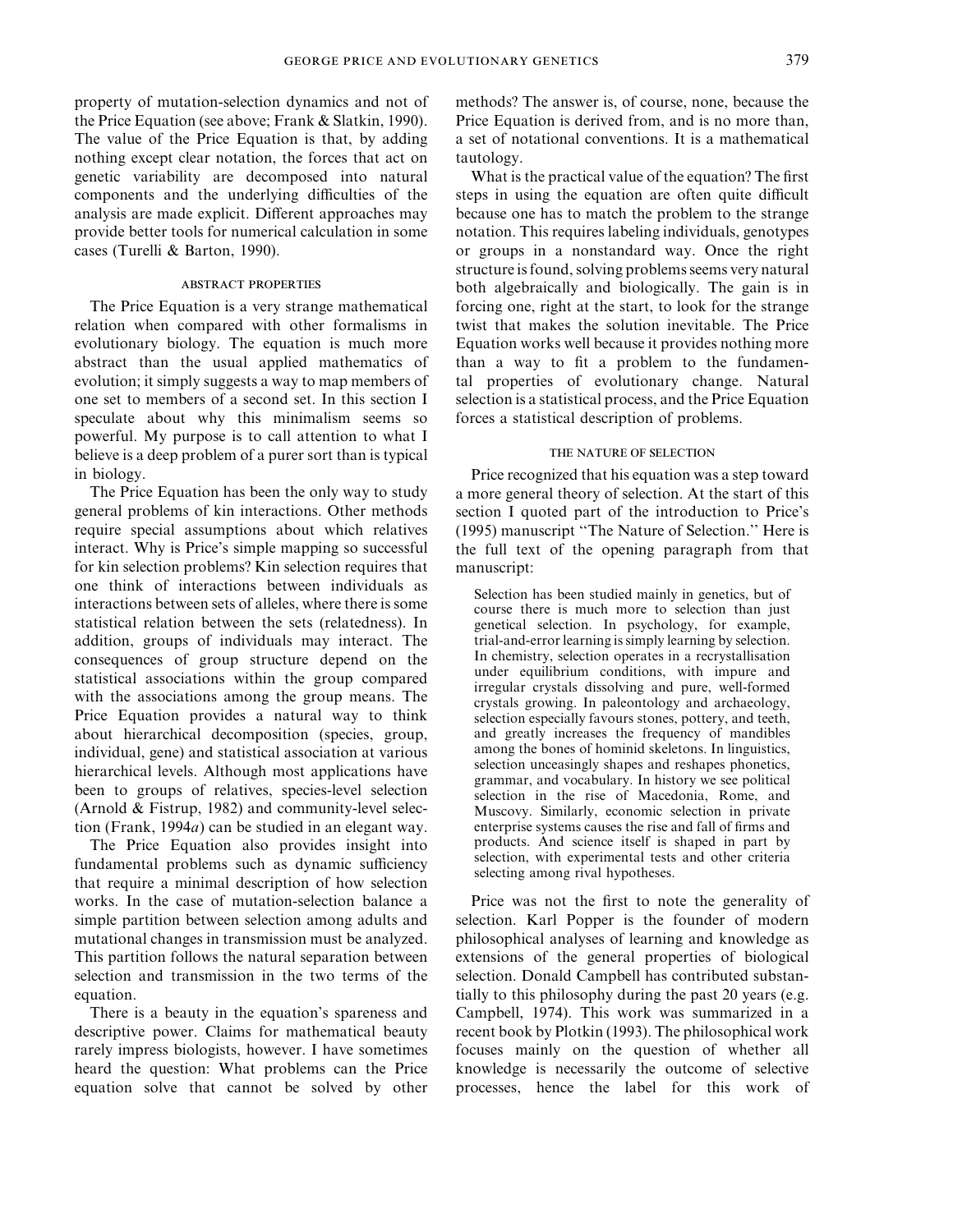''Evolutionary Epistemology'' coined by Campbell (1974).

Price was not particularly concerned with these philosophical questions. Instead he sought a general formulation of selection that could be applied to any problem. He hoped that a formal theory would be useful in other fields in the same way that mathematical genetics became the foundation for analyses of genetical selection. Here are the second and third paragraphs from ''The Nature of Selection'':

And yet, despite the prevading importance of selection in science and life, there has been no abstraction and generalisation from genetical selection to obtain a general selection theory and general selection mathematics. Instead, particular selection problems are treated in ways appropriate to particular fields of science. Thus one might say that 'selection theory' is a theory waiting to be born—much as communication theory was fifty years ago. Probably the main lack that has been holding back any development of a general selection theory is lack of a clear concept of the general nature or meaning of 'selection'. That is what this paper is about.

Let us pursue a little further the analogy with communication theory. Probably the single most important prerequisite for Shannon's famous 1948 paper on ''A Mathematical Theory of Communication'' was the definition of 'information' given by Hartley in 1928, for it was impossible to have a successful mathematical theory of communication without having a clear concept of the commodity 'information' that a communication system deals with. Hartley gave what he described as a ''physical as contrasted with psychological'' definition of *information*, which omitted all considerations of the meaningfulness of messages but measured attributes relevant to the design ofcommunicationsystems.Similarly,fordevelopment of a useful mathematical theory of selection, one needs a physical rather than psychological definition of *selection*, which excludes psychological factors of preferences and decision making. It is my hope that the concept of *selection* proposed in this paper will contribute to the future development of 'selection theory' as helpfully as Hartley's concept of *information* contributed to Shannon's communication theory.

Price then describes abstract properties of selection in terms of mappings between pre-selection and post-selection sets (populations). [The full text of Price's *The Nature of Selection* is published as an accompanying paper in this issue (Price, 1995)]. In my opinion the Price Equation itself is the closest anyone has come to a general, abstract theory of selection. Price avoids formal theory in ''The Nature of Selection,'' but clearly bases his presentation on concepts that he learned while studying the Price Equation. It remains for others to decide how much the Price Equation can aid in building a general theory of selection. I close by quoting Price's first and last paragraph from the final section of his paper.

When Shannon's ''Mathematical Theory of Communication'' appeared in 1948, many scientists must have felt surprise to find that at so late a date there had still remained an opportunity to develop so fundamental a scientific area. Perhaps a similar opportunity exists today in respect to 'selection theory'. If we compare the high level of communication technology reached fifty years ago [1922] with the very disappointing results usually reached nowadays in computer simulations of evolution (for example, as described by Bossert [1967]), and if we note the degree of understanding of communication systems shown in the 1928 papers of Nyquist and Hartley and then consider that it took another twenty years before Shannon's [1948] paper appeared, we can reasonably predict that much difficult work will be required before an interesting and useful ''Mathematical Theory of Selection'' can be developed. The remainder of this paper contains suggestions for readers who may wish to consider working on this problem themselves . . .

Consideration of questions such as these, though in terms of abstract models rather than genes or continents, should lead to deepening understanding of selection such that in time someone will have the insight to take a very large step forward like that taken by Shannon in 1948.

# Game Theory and Evolutionarily Stable Strategies (ESS)

Maynard Smith (1972: vii–viii) credits George Price for introducing game theory analysis to the study of animal behavior:

The essay on 'Game theory and the evolution of fighting' was specially written for this book. I would probably not have had the idea for this essay if I had not seen an unpublished manuscript on the evolution of fighting by Dr George Price, now working in the Galton Laboratory at University College, London. Unfortunately, Dr Price is better at having ideas than at publishing them. The best I can do therefore is to acknowledge that if there is anything in the idea, the credit should go to Dr Price and not to me.

The above quote should not be taken too literally, in that we clearly owe our current understanding of evolution and the theory of games to Maynard Smith (1982). The point is that George Price was not just another person who happened to think about evolution and game theory at the time when the field was taking shape. Rather, he was one of the first to see the theory in broad outline, and his ideas directly influenced Maynard Smith and others who developed the field. In this section I briefly summarize how ideas changed from the late 1960s to the early 1970s, and Price's role in that change. I also mention the contributions of John Price (not related), who in 1969 published the first clear description of how game theory reasoning could be used to analyze ritualized behavior.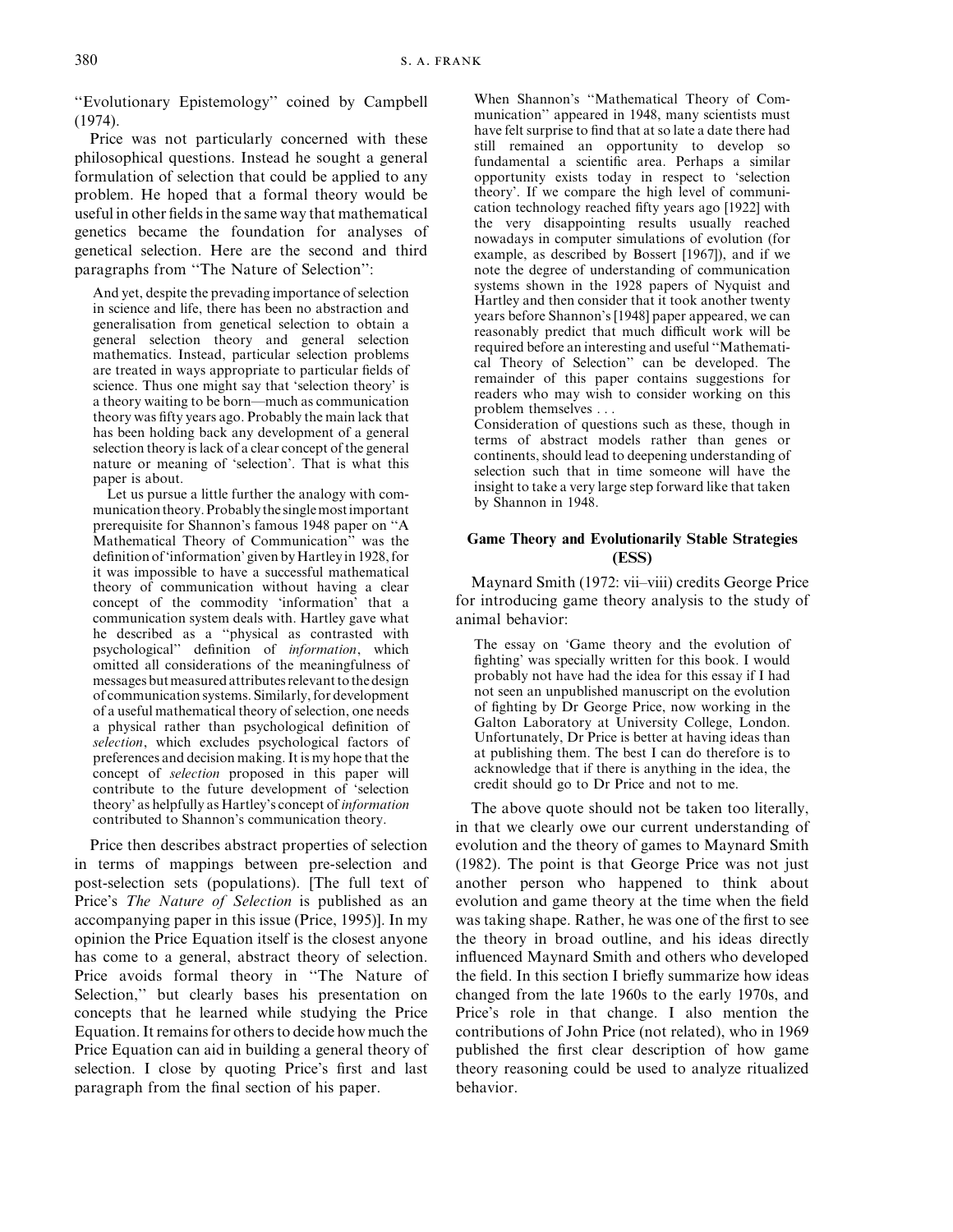The puzzle is why animals often settle fights in a ritualized way rather than inflicting serious or deadly wounds. Maynard Smith & Price (1973) introduce the problem with these examples:

. . . in many snake species the males fight each other by wrestling without using their fangs. In mule deer (*Odocoileus hemionus*) the bucks fight furiously but harmlessly by crashing or pushing antlers against antlers, while they refrain from attacking when an opponent turns away, exposing the unprotected side of its body. And in the Arabian oryx (*Oryx leucoryx*) the extremely long, backward pointing horns are so inefficient for combat that in order for two males to fight they are forced to kneel down with their heads between their knees to direct their horns forward . . .

The accepted explanations for the conventional nature of contests is that if no conventional methods existed, many individuals would be injured, and this would militate against the survival of the species . . . The difficulty with this type of explanation is that it appears to assume the operation of ''group selection''.

Although group or species level selection was no longer an acceptable explanation for behavioral evolution in the late 1960s, no one had yet formulated a successful theory of ''limited war'' based on individual advantage. Hamilton (1971) had recognized the problem and developed a game theory analysis to explain ritualized settlement of conflict. However, his emphasis was on the genetic relatedness of contestants and the reduced conflict that may occur among kin. Thus his explanation required that groups be sufficiently genetically differentiated to favor kinselected altruism among group members, a condition that often does not hold.

It is not clear whether George Price or John Price was the first to develop a theory to explain ritualized settlement of conflict based on a model of individual selection. John Price laid out the problem and its solution with admirable clarity in a paper published in 1969:

It is easy to see the advantage of yielding behaviour to the species as a whole, but what is the advantage to the individual who yields? Assuming the distribution of yielding behaviour in the population to be continuous, then it is likely that at one end of the distribution we will find individuals who do not yield at all. These non-yielders will win all their ritual agonistic encounters with yielders, and since there is clear biological advantage in being the victor in a ritual agonistic encounter, we must explain why it is that yielding behaviour has not been bred out of the population, even if it managed to get established in the first place. This is not likely to be a simple problem, but some of the reasons may be briefly summarized as follows:

(1) The disadvantage of being a yielder is counterbalanced by the likely mortality when two non-yielders

meet each other. Thus it is advantageous to be a yielder when everyone else is a non-yielder, and to be a non-yielder when everyone else is a yielder. This dependence of the advantage of one's phenotype on the phenotypes of the rest of the population is analogous to the situation with mimetic butterflies and tends towards the maintenance of variation in the population.

These quotes concisely summarize the main ideas of evolutionary game theory. J. S. Price wrote these lines in a paper that developed an evolutionary theory of psychological depression (see also J. S. Price, 1991). George Price had arrived at the same solution. He wrote, in a grant proposal that I describe later:

A paper entitled ''Antlers, intraspecific combat, and altruism'' was accepted by *Nature* on 7 February 1969 (provided that it is shortened). This gives particular attention to the problem, recognised by Darwin (*Descent*, Chapt. 17), that deer antlers are developed at great cost to the animal and yet are highly inefficient weapons for inflicting injury on an opponent similarly armed (since branching antlers are effective shields against other branching antlers, though they would not protect against unbranched antlers projecting forward).

For some reason, Price never resubmitted the manuscript. Fortunately, John Maynard Smith, who refereed the paper for *Nature*, understood Price's insights and used them to develop evolutionary game theory into an active field of research. It would be interesting to read Price's original thoughts on this topic in his ''Antlers'' paper, but I have not been able to find a copy of the manuscript.

It is always difficult, in retrospect, to see the originality and insight of a simple idea. In this case frequency-dependent individual advantage explained what was, at that time, the long-standing puzzle of ritualized settlement of conflict. Fisher had, in 1930, used a frequency dependent model to explain the evolution of the sex ratio. Hamilton's (1967) sex ratio model of local mate competition extended Fisher's approach, and introduced the first modern game theory analysis of adaptation. In particular, Hamilton developed the idea of an ''unbeatable strategy'', which, if adopted by all members of the population, cannot be beaten by any individual using a different strategy. This provides a method for finding the frequency dependent equilibrium, where the frequency dependence is of the sort described in J. S. Price's quote above.

Although Hamilton (1967) had developed the formal analysis of behavior with the game theory methods that are still used today, he did not see the application of these ideas to the problem of ritualized behavior (Hamilton, 1971). In a recent letter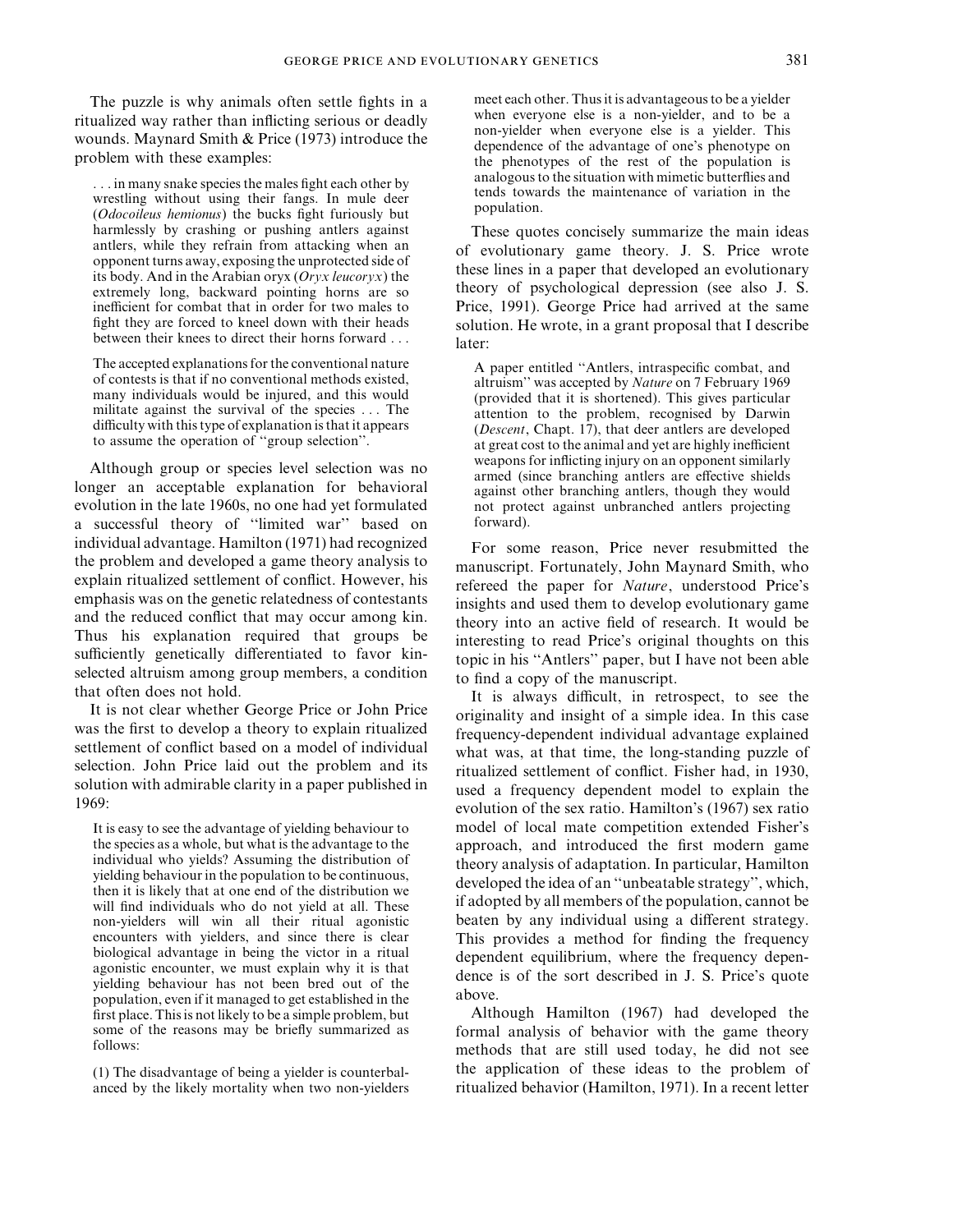Hamilton (personal communication) wrote:

J. S. Price is definitely quite a different person and unrelated [to George Price]. I can remember George talking about him from time to time. The Galton Lab had contacts with the Maudsley psychiatric hospital in South London and George may have visited there or come in contact with John Price or the ''other Price'' as he sometimes called him. It may have been reading that article by him [J. S. Price 1969] that started George thinking about whether contact was really so ''ritualised'' and so ultimately to his ESS idea. I myself was fairly happy with ''ritualised submission'' at the time as my paper in the Man and Beast Symposium shows [Hamilton 1971], and only gradually came to see under George's reiteration what he was on about, and there could be a resolution basically akin to my ''unbeatable'' sex ratio strategy.

The publication of Maynard Smith & Price (1973) is the end of the story as far as George Price is concerned. As Maynard Smith noted in the quote at the top of this section, Price stimulated his interested in the field (see also Maynard Smith, 1976). By 1973 Price had apparently lost interest in the subject and in publishing his work. He had turned intensely religious, and left his mark on Maynard Smith & Price (1973) by insisting that, in the Hawk–Dove game, the word ''dove'' not be used because of its religious significance. Thus that particular paper analyzes the Hawk–Mouse game, the only instance of that game in the literature.

#### Fisher's Fundamental Theorem Made Clear

Fisher's Fundamental Theorem of Natural Selection is probably the most widely quoted theorem in evolutionary genetics. Under the usual interpretation the theorem is believed to say that the rate of increase in the mean fitness of a population is equal to the population's additive genetic variance for fitness. Thus natural selection causes a continual increase in the mean fitness of a population.

This interpretation of the theorem is true only when the population mates randomly and there is no dominance or epistasis. This very limited scope contrasts sharply with Fisher's (1930, 1941, 1958) claims that his theorem is exact for all conditions, that it is similar in power to the second law of thermodynamics, and that it holds the supreme position among the biological sciences.

While most authors accepted the standard interpretation and its many exceptions, others saw the contradiction with Fisher's bold claims and tried to get at his meaning. For example, Kempthorne (1957), Crow & Kimura (1970), and Turner (1970) all saw something deeper in the theorem, but they could not fathom Fisher's derivation and meaning, and their own equations fell far short of proving a result with the generality or depth Fisher claimed. By 1970 all authors had abandoned the theorem as Fisher had intended it, except for Edwards (1967) who thought that Fisher's theorem may indeed be correct and important if only we could understand what he meant (Edwards, 1994).

Price (1972*b*) solved the problem by proving the theorem as Fisher intended. This is an entertaining paper which can still be read with ease (see also Ewens, 1989; Frank & Slatkin, 1992; Edwards, 1994). Here I briefly outline Price's key insight, speculate as to why Price succeeded where the best minds in population genetics failed, and mention where the work in this field is currently heading.

Price noted that Fisher partitioned the total change in fitness into two components. To show this I first write the total change in fitness as

$$
\Delta \bar{w} = \bar{w}' | E' - \bar{w} | E,\tag{5}
$$

where primes denote one time step or instant into the future,  $\bar{w}$  *E* is mean fitness when measured in the context of a particular environment, *E*, and  $\Delta \bar{w}$  is the total change in fitness which everyone had assumed was the object of Fisher's analysis. However, Fisher's theorem is not concerned with the total evolutionary change, which depends at least as much on changes in the environment as it does on natural selection. Instead, Fisher partitioned the total change into

$$
\Delta \bar{w} = (\bar{w}'|E - \bar{w}|E) + (\bar{w}'|E' - \bar{w}'|E).
$$

Fisher called the first term the change in fitness caused by natural selection because there is a constant frame of reference, the initial environmental state *E*. The Fundamental Theorem states that the change in fitness caused by natural selection is equal to the additive variance in fitness. Fisher referred to the second term as the change caused by the environment, or more often, as the change caused by the deterioration of the environment, to stress that this term is often negative because natural selection increases fitness but the total change in fitness is usually close to zero. Density dependence is one simple way in which adaptive improvements in organismal efficiency must be balanced by greater competition for resources (deterioration in the biotic environment). Thus, in one model presented by Fisher (1941), ''Intense selective activity is shown to be compatible with an entire absence of change in the average survival value of the population''.

Price showed that the Fundamental Theorem can be proved if one adheres to Fisher's rather queer definitions. In particular, Fisher focused on the first term of eqn (5), which Ewens (1989) has called the partial change in fitness caused by natural selection. This partial change uses Fisher's measure for the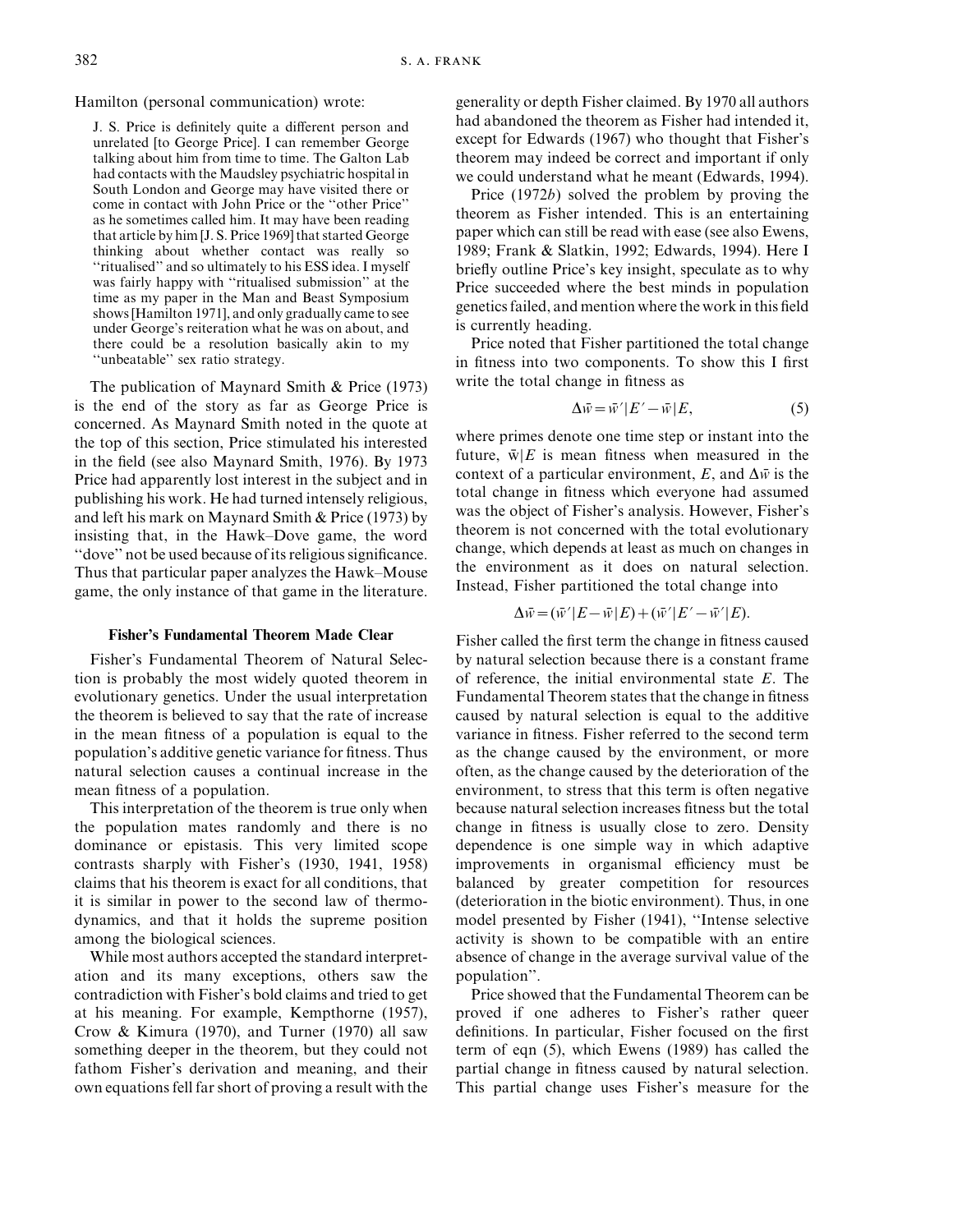average effect of a gene substitution while holding all aspects of the environment, *E*, constant. The environment includes the initial gene frequencies, thus evolutionary change in fitness is measured while holding gene frequencies constant. The effect of changing gene frequency on fitness appears in the second, environmental, term.

Why was Price able to see what Fisher meant where others had failed? Part of the answer is certainly Price's great ability to describe deep and general properties of natural selection with simple equations. In addition, Price may have been predisposed by his earlier work because Fisher's view depended on two properties shared with the Price Equation: a partition of total change into components and strict use of unconventional definitions.

Now that Price has shown us what Fisher really meant, we can ask whether the theorem is as deep and useful as Fisher claimed. Price's own view was that the theorem was interesting mathematically but of little practical value. Ewens (1989) echoed this view after givingaclearderivationofthetheorembasedonPrice's paper. Perhaps the strongest case against the theorem is that Fisher himself never seemed to use it beyond developing some rather vague heuristical conclusions about how competition causes the ''environment'' to deteriorate (Frank & Slatkin, 1992).

The case against Fisher is not closed, however. Ewens (1992) has recently shown a relationship between the Fundamental Theorem and some fairly deep optimization principles that have been used successfully in mathematical genetics. Fisher's "average effect of a gene substitution" provides the key link between the Fundamental Theorem and the optimality principle that ''of all gene frequency changes which lead to the same partial increase in mean fitness as the natural selection gene frequency changes, the natural selection values minimize a generalized distance measure between parent and daughter gene frequency values'' (Ewens, 1992). This view fits nicely with Fisher's writings because Fisher repeatedly emphasized the importance of average effects in both the Fundamental Theorem and in general aspects of mathematical genetics.

# What was Price trying to do?

In this section I briefly summarize what is known of Price's life. I then return to the problem of how he came to work on abstract properties of natural selection, altruism and ritualized behavior.

Although I have come across some facts about his life in the late 1960s and early 1970s from his CV (Table 1), correspondence and unpublished

| Personal Data | Age 51, divorced, U.S. citizen, admitted to permanent residence in the U.K. (work permit not needed).                                                                                                                                                                                                                                                                                                                                                                                                                                                                                                                                                            |
|---------------|------------------------------------------------------------------------------------------------------------------------------------------------------------------------------------------------------------------------------------------------------------------------------------------------------------------------------------------------------------------------------------------------------------------------------------------------------------------------------------------------------------------------------------------------------------------------------------------------------------------------------------------------------------------|
| Education     | S.B. in chemistry, University of Chicago, 1943 Ph.D. in chemistry, University of Chicago, 1946                                                                                                                                                                                                                                                                                                                                                                                                                                                                                                                                                                   |
| Employment    |                                                                                                                                                                                                                                                                                                                                                                                                                                                                                                                                                                                                                                                                  |
| 1944-46       | Manhattan Project (atom bomb project) research on uranium analysis at the University of Chicago.                                                                                                                                                                                                                                                                                                                                                                                                                                                                                                                                                                 |
| 1946-48       | Instructor in chemistry at Harvard and consultant to Argonne National Laboratory.                                                                                                                                                                                                                                                                                                                                                                                                                                                                                                                                                                                |
| 1950-57       | Research Associate in medicine, University of Minnesota, working on fluorescence microscopy, liver perfusion, etc.                                                                                                                                                                                                                                                                                                                                                                                                                                                                                                                                               |
| $1957 - 61$   | Trying to write book, NO EASY WAY, (first for Harper's, later for Doubleday) on what the United States should<br>do about Russia and China, while supporting myself as a freelance magazine article writer and a subcontract technical<br>writer. (The book was never finished: the world kept changing faster than I could write about it!)                                                                                                                                                                                                                                                                                                                     |
| $1961 - 62$   | Consultant to IBM on graphic data processing.                                                                                                                                                                                                                                                                                                                                                                                                                                                                                                                                                                                                                    |
| $1962 - 67$   | IBM employee in Poughkeepsie and Kingston, New York. Started as a Market Planner helping in the design phase<br>of System/360. Final work was on mathematical optimisation carried out through simulation of private enterprise<br>market mechanisms. Programming was in FAP (Fortran Assembly Program) on the 7094.                                                                                                                                                                                                                                                                                                                                             |
| 1967-68       | Reading and writing in London on evolutionary biology, while living on savings.                                                                                                                                                                                                                                                                                                                                                                                                                                                                                                                                                                                  |
| 1968-74       | Research in mathematical genetics, on academic staff of University College London (under Professor Cedric Smith<br>in the Department of Human Genetics and Biometry). Final position was Associate Research Fellow. The research<br>involved much FORTRAN programming (both IBM/360 Mod 65 and CDC 6600) plus some PL/I and FORMAC.<br>(Left because I felt that the sort of theoretical mathematical genetics I was doing wasn't very relevant to human<br>problems, and I wanted to change to economics.)                                                                                                                                                      |
| 1974          | Worked June 14th to August 17th as a night office cleaner for a contract cleaning firm. (This work was undertaken<br>for reasons having something to do with Christianity. I was considered to be slow but unusually dependable, so that<br>after a while the supervisor did not bother to inspect my work. Left because my reason for wanting a night job no<br>longer held.)                                                                                                                                                                                                                                                                                   |
| 1975          | [From a brief article in a January 15, 1975 edition of Sennet (Careers Supplement), a London student's newspaper,<br>entitled Jesus 'hot-line'): A prominent genetics researcher at University College Hospital gave up everything,<br>including his life for his religious beliefs St. Pancras Coroner's Court was told last week. Dr. George Price gave away<br>all his money, clothes and possessions to homeless alcoholics and left his flat in Bloomsbury to live as a squatter<br>in Drummond Street, Kentish Town. It was there that he was found dead. A respected scientific researcher, Dr. Price<br>was convinced that he had a "hot line to Jesus". |

### TABLE 1 *George Price*'*s Curriculum Vitae in* 1974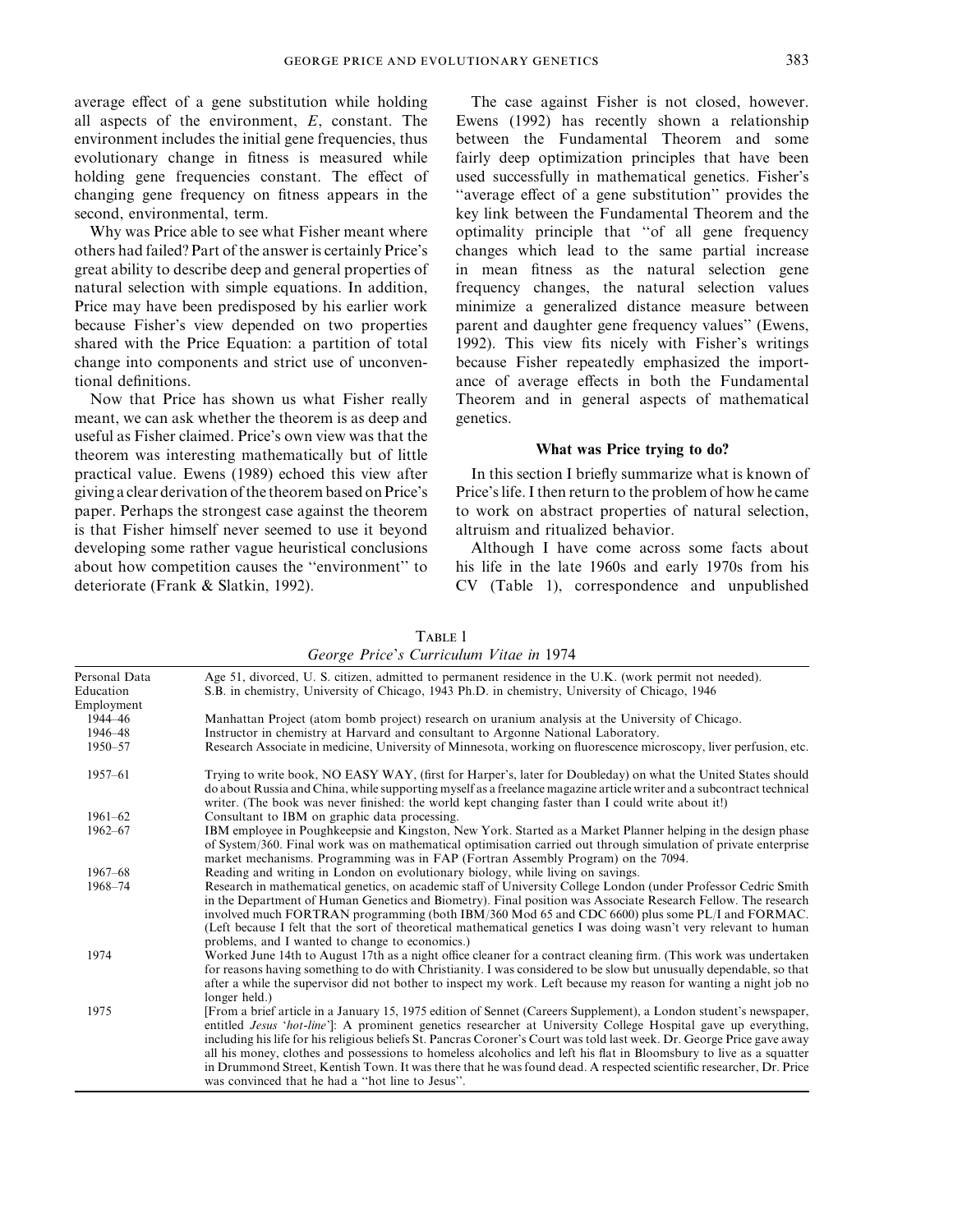manuscripts, I do not have a clear impression of the man. He ended in great sadness and poverty, confident in the clarity of his mind and his insights in biology, but tormented by the feeling that he had failed to contribute in any significant way to easing human suffering. He was increasingly religious toward the end, when he gave all his money and possessions to homeless alcoholics and went to live among the poorest squatters of London. But he continued to work and write with clarity. His last plans were to take up economics, because he hoped to find in economics a better way to match his analytical power to problems of humanity.

In Price's last years he also wrote a detailed analysis of the apparent contradictions in the gospels of the New Testament. This is a subject with a long history of biblical scholarship, where the goal is to resolve contradictions about the timing of the crucifixion and resurrectionofJesus.Price'sworkonthissubjectispresented in an unpublished manuscript ''The twelve days of Easter''. I cannot judge the quality of his scholarship, but this paper is written with the same clarity and precision of his work in evolutionary biology.

I return now to the limited goal of understanding Price's contributions to evolutionary genetics. Specifically, why was he interested in abstract properties of natural selection? How was that interest associated with his contributions to problems of combat, altruism and game theory?

I have found only limited clues. Price wrote a thoughtful review of the relation between science and supernatural phenomena in the mid 1950s (Price, 1955, 1956). This work shows his keen analytical mind and his interest in fundamental processes. His interest here may also reflect a tension between his restless search for meaning, in terms of human interests and values, and his tenacious belief that all hypotheses must be subjected to cold, analytic scrutiny.

The next major project that I know of is his interest in the arms race and the cold war in the late 1950s (see Table 1). This interest may have set the stage for his later work on game theory and the resolution of conflict by ritualized behavior.

The hints from his pre-genetics work provide only vague clues about Price's goals in evolutionary biology. The best evidence we have comes from his own grant proposal to the Science Research Council of Great Britain. The proposal was written in 1969, after Price had spent approximately two years studying evolution. In the remainder of this section I briefly summarize the contents of that proposal. I list each of the ten topic headings in the proposal, with a concise description of the main points. Generally, I will avoid commentary; the purpose is to make available this information in the hope that someone will look more deeply into his life and his work.

### GOALS AND STRATEGY

I quote the first section in full.

The main purpose of the work is to develop improved techniques for making inferences about hominid evolution in the Pleistocene going beyond what is directly shown by fossils and artifacts. It is felt that the most fruitful way to begin is by developing (a) new mathematical treatments of evolution under conditions of complex social interactions, and (b) more simple and transparent mathematical genetics models that can provide rules-of-thumb for qualitative or semi-quantitative reasoning. One important benefit from emphasizing a mathematical approach is that this should help to protect against biasing effects of emotional prejudices about human nature and human ancestry. Also, a mathematical approach gives an advantage in exposition; to cite Haldane: when one is faced with a difficulty or controversy in science, ''an ounce of algebra is worth of a ton of verbal argument'' (obituary by Maynard Smith, *Nature*, 206, 239 (1965)).

As these mathematical tools become available, they will be applied to specific problems of human evolution—though in the early stages of work, emphasis will be on development rather than application. In addition, since it is likely that much of the mathematical work will also have broad applicability to evolutionary biology (especially in relation to social animals), it is planned to apply the mathematical models to some ethological problems.

#### **AN EXAMPLE**

Price introduces the idea of evolutionary stability of behavior in the context of alternative hypotheses about the mating system of Pleistocene humans. As I discussed in the earlier section on Evolutionarily Stable Strategies, Price's genetical approach to the evolutionary stability of behavioral systems was a novel way to think about the problem. Price summarized the approach in this way:

We now concentrate attention on behaviour. A system of behaviour that is close to a selective maximum will be called a *genetically optimal* behaviour system (''optimal'' in the sense of maximizing the frequency of an individual's genes in the next few generations of the local population). For a genetically optimal behaviour system to be stable, the main requirement is that children should tend to behave like their parents. Even though we have little knowledge of how cultural and genetical inheritance interacted in Pleistocene hominids, let us assume that this condition of parent-child resemblance held. Then a sudden large saltation in behaviour was comparatively improbable during that period (though such have occurred in historical times), and small changes moving away from the peak tended to be corrected against because they were disadvantageous.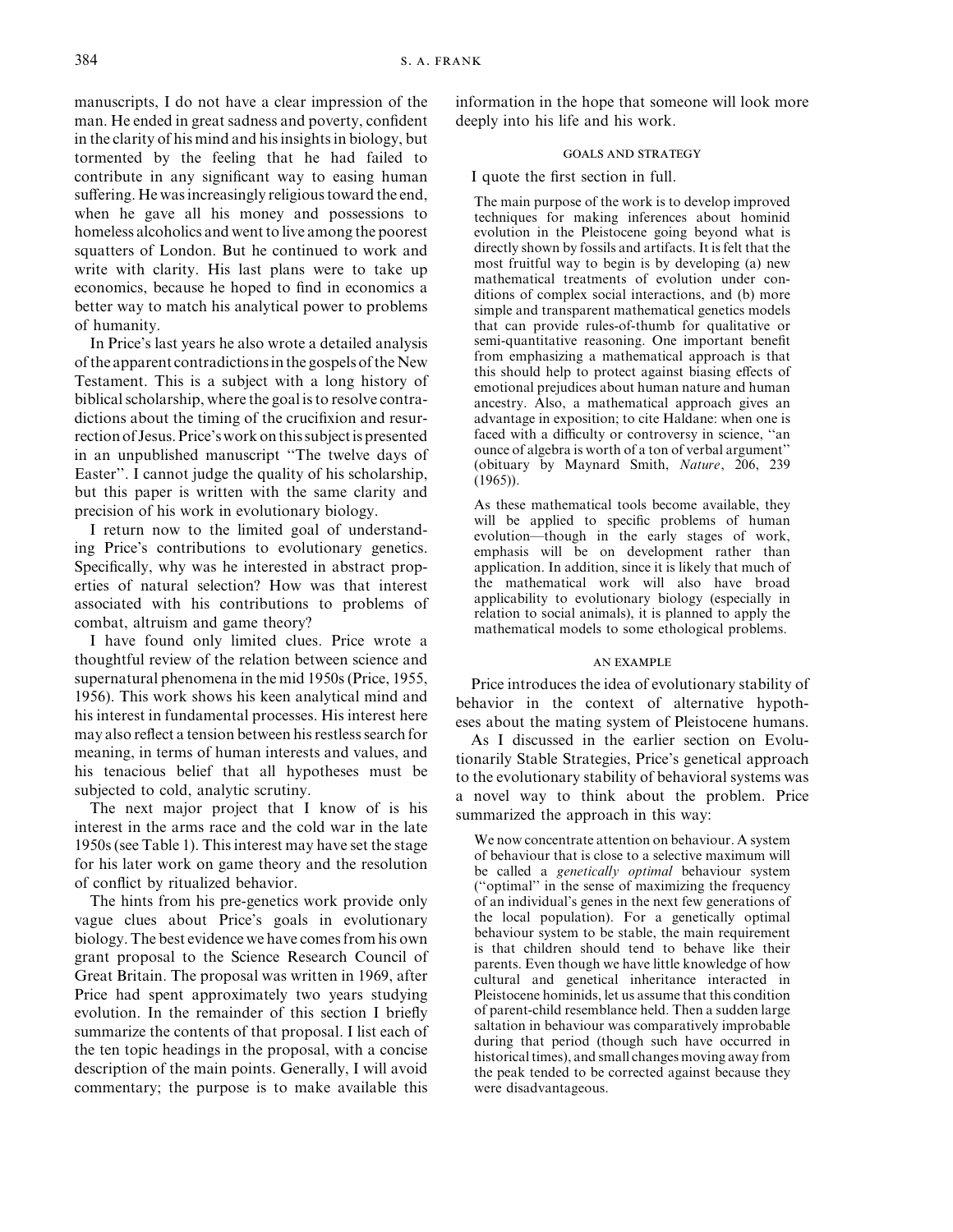The point is that we can reject any hypothesis for a mating system if it does not satisfy the condition of being locally stable against invasion by slightly different individual behaviors. Price also noticed that all the complexities of genetic and cultural inheritance may often be reduced to the issue of parent–offspring correlation when one is trying to analyze the evolutionary stability of a behavioral system.

Price then suggested two alternative hypotheses about Pleistocene mating systems to illustrate his method of reasoning. These alternatives were not meant to be a list of plausible hypotheses, but were presented to ''save space'' in the context of a grant proposal.

System I is one of total cooperation, with promiscuous, non-competitive mating and cooperative rearing of the young. Price concluded that: ''This will be a genetically optimal system under the condition that any deficiency in cooperation is retaliated against by physical punishment and/or withholding benefits. Then an individual would increase his or her fitness both by cooperating with others and thereby avoiding punishment, and by helping to punish others who are deficient in cooperation and thereby causing them to cooperate.''

System II is one of group cooperation principally in hunting by adult males, and of individual or family action in most other behaviours. Cooperation in group hunting was maintained by reciprocal exchange of food among males and punishment of significant non-cooperation, as in System I. After hunting spoils were divided among men, the distribution of food to women and children was a matter of individual choice by each man.

Price concluded, after further commentary, that System II is probably near to the truth, with each male usually having a single wife. This justifies, later in the proposal, the need to study more fully sexual selection in monogamous mating systems.

# MATHEMATICAL WORK NEEDED

Price provided in this section an outline of theoretical work needed to create a foundation for evolutionary analyses of human behavior. Most of the important theoretical advances in the study of social behavior are foreshadowed here. A complete grasp of the fundamental problems listed here remains well beyond current understanding. I quote the section in full.

From the example [of human mating systems] it can be seen that mathematical understanding of several types of biological phenomena would be useful. First, since early man presumably lived in groups, and because of

the importance of understanding the relative significance of individual and group selection in human descent, better understanding of group selection would be desirable. (Even merely for the purpose of rejecting group selection as an explanatory mechanism, it would be helpful to understand it better. But it seems likely that group selection should not be entirely rejected as a factor in human evolution.) A second need is to work out details of reciprocity and punishment systems that make it individually advantageous to act in group- and species-benefiting ways, by means of transfers of benefit and harm among individuals on a basis of degree of cooperation. A third need is better understanding of nepotism effects, assortative mating, and other behaviour involving transfer of benefit or harm among individuals on a basis of degree of genetical similarity. A fourth need is investigation of the mathematics of sexual selection under the postulated conditions of individual families with permanent mating. A fifth need is work on the interactions of cultural and genetical inheritance since the period under consideration was one of major cultural advances. A sixth need is better understanding of conditions for stability in evolutionary trends. A seventh need is simple mathematical models relating to such basic matters as the speed of evolutionary changes.

These needs lead to the specific plans to be discussed in the sections that follow.

#### **GROUP SELECTION DEPENDENT ON RANDOM DRIFT**

This is standard population genetics. Price cites Kimura, Wright and others on drift-migration dynamics.

# OTHER POSSIBLE GROUP SELECTION MECHANISMS

Price noted that a different kind of group selection from that traditionally studied by population geneticists may be important in evolutionary studies of behavior. He cited Hamilton's analysis of meiotic drive of the Y against the X. A gene enhancing drive of the Y spreads in the population, but causes an excess of males and a decline in the population size because females become rare. Thus selection against drive occurs at the group level. He also mentioned different systems of territoriality that could be genetically stable (roughly, an ESS) within populations but that would have different consequences for the success of the group. If the observed state corresponds to the stable state with higher group productivity, then Price suggested that group selection may partly explain the observed pattern.

# SYSTEMS OF INTRASPECIFIC COOPERATION AND **LIMITED COMBAT**

Here Price talks about his work that eventually led to the theory of Evolutionarily Stable Strategies (ESS, see above). First he noted that cooperative behavior can be maintained if group members tend to punish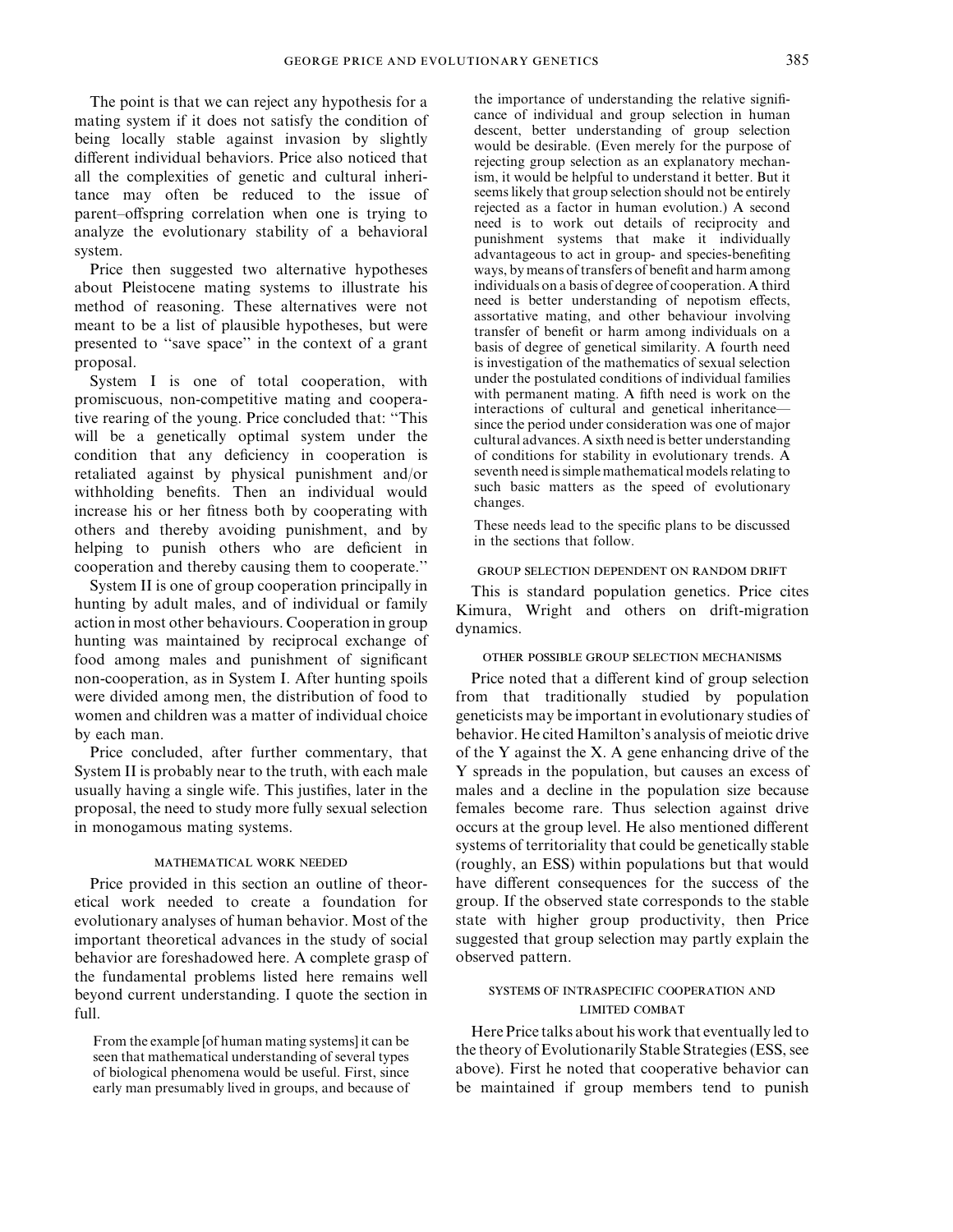uncooperative individuals, thereby making cooperative behaviour individually advantageous. He then discussed his paper that addressed apparently group-benefiting behaviors in terms of individual advantage:

A paper entitled ''Antlers, intraspecific combat, and altruism'' was accepted by *Nature* on 7 February 1969 (provided that it is shortened). This gives particular attention to the problem, recognised by Darwin (*Descent*, Chapt. 17), that deer antlers are developed at great cost to the animal and yet are highly inefficient weapons for inflicting injury on an opponent similarly armed (since branching antlers are effective shields against other branching antlers, though they would not protect against unbranched antlers projecting forward). Also the paper gives briefer treatment to several other problems, such as the remarkable cooperative behaviour of the African hunting dogs.

Price then mentioned some references from anthropology and sociology, and that his specific theory has much in common with game theory models of limited war strategy. (The *Nature* paper was never published. See the section above on STABLE STRATEGIES.)

# SEXUAL SELECTION UNDER MONOGAMOUS MATINGS BY MUTUAL CHOICE

Price followed Darwin in citing the probable importance of sexual selection in human evolution. Issues concern ''attractiveness'', ''fashion'', and the relation between resources (e.g. food) and the genetical evolution of the mating system. But Price was mainly concerned with showing, formally, how sexual selection could have affected the evolution of humans because, as Price states, ''Many critics, beginning with Wallace even before the *Descent* was finished (letter to Darwin, 29 May 1864), have questioned whether sexual selection could occur under known or assumed conditions of primitive human life.''

Price described in some detail how he planned to study a formal model of sexual selection. His model had characters for behavior or anatomy, preferences for the opposite sex, a paternal rating for each male based on his character values, and a maternal rating for each female based on her character values. Ratings are based on utilitarian characters rather than those that merely affect appearance. He recognized the importance of sex-limited expression, suggesting an example model with characters that vary in their expression in males and females.

# SEXUAL SELECTION-ADVANCED STRATEGY

Price noted that his previous model, in which preferences are rigidly related to characters, would probably lead to a Fisher runaway process. But

Fisher's process runs away only in its intermediate stages. It is slow when getting started and toward the end when natural selection begins effectively to slow sexual selection (Price cites O'Donald's 1969 simulations).

These rate changes in character evolution suggested to Price that females might compare old and young males to determine which traits are changing most rapidly and, therefore, are most strongly correlated with fitness. If females chose the most rapidly changing traits in this way, they would be preferring what is coming into fashion, a strategy similar to economic speculation.

I don't know of any work that has followed this line of thought, and probably for good reason. The idea may work formally, but whether females could actually assess rate of character change in a useful way seems doubtful.

# EXTENSIONS OF BASIC SELECTION MATHEMATICS

The work Price eventually published on the Price Equation and Fisher's fundamental theorem are described in full detail.

### **OTHER PROBLEMS**

I quote the final paragraphs in full.

This completes the discussion of contemplated projects where plans are sufficiently well-formulated to permit detailed explanation. Other areas where it is hoped to accomplish something useful include the problem of the interaction of cultural and genetical inheritance (which on page 4 was treated in a quite crude, inadequate way). Also it is hoped that the investigations of social interaction effects may lead to the finding of very broad generalizations. For example, the cases discussed where individual selection decreases group fitness are closely and deeply analogous to economic effects recently discussed by Hardin in a paper entitled ''The tragedy of the commons'' (*Science*, 162, 1243 (1968)); and the same general types of mechanisms can be used in biological systems and in human economic systems to make it advantageous to the individual (in a genetical sense or in an economic sense) to act in a way that benefits the group. It is hoped that other parallels between economics and genetics can be found.

To sum up: The general plan of the work is that mathematical tools will be developed specifically in order to handle problems of human evolution, but when developed they will be applied to both human and animal evolution problems. Initially emphasis will be on developing the tools; later it will increasingly be on applying them.

# **Conclusions**

George Price had original, fundamental insights into evolutionary biology. The Price Equation had a direct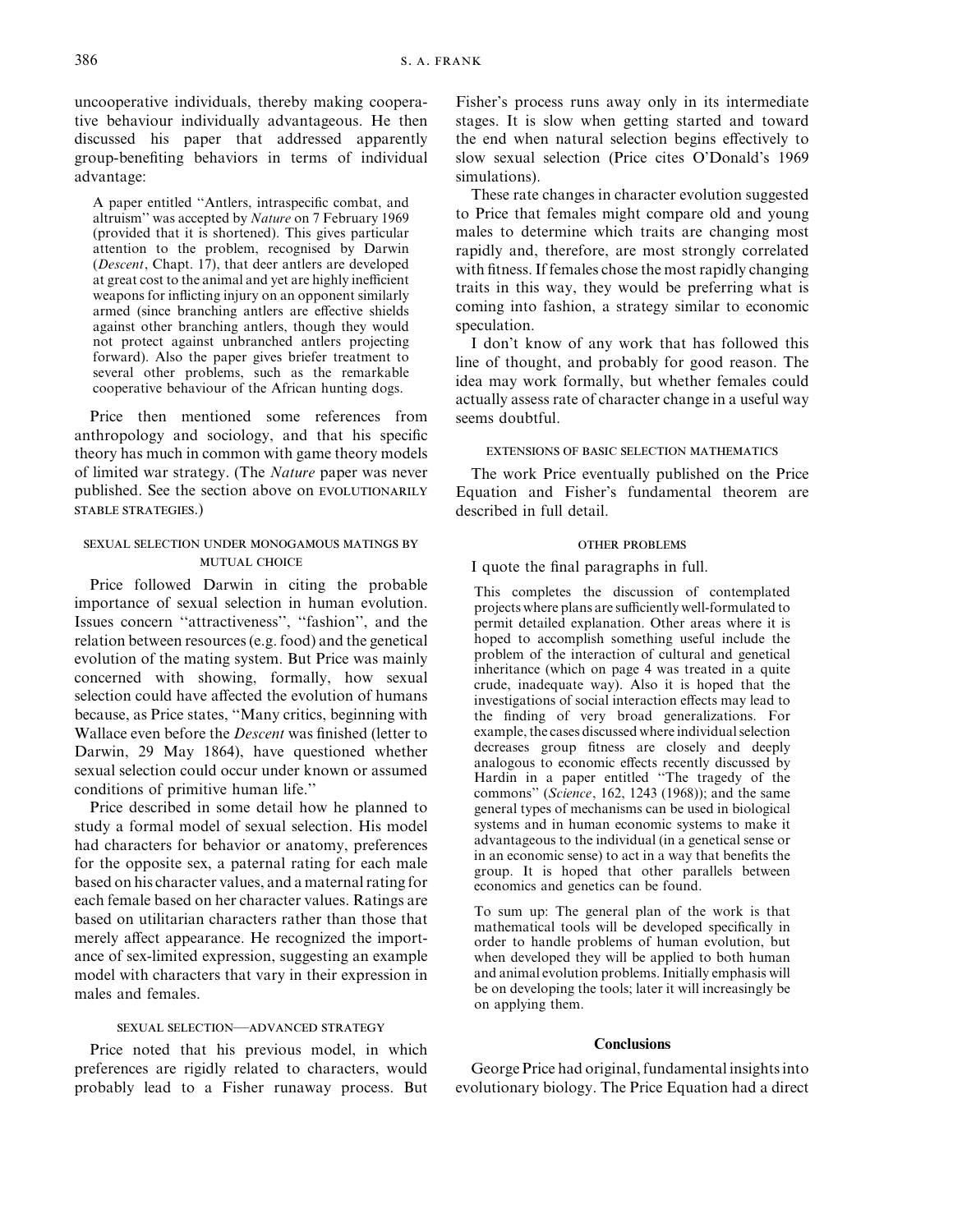and profound influence on W. D. Hamilton's work on kin selection and on the subsequent theoretical development of social evolution. Price was the first to see that ritualized behavior, game theory and evolutionary genetics belonged together in a coherent vision of behavioral evolution. Price's vision started Maynard Smith's work on evolution and the theory of games, which is among the most influential developments of the past few decades.

These past achievements are sufficient reasons to study Price's life and work. But my own curiosity about Price's work is kept alive by the Price Equation. In evolutionary genetics, the equation continues to provide fresh insight into many difficult problems. And the future may show that this rich and poorly understood equation is indeed the key to a broader theory of selection that transcends population genetics.

W. D. Hamilton has, over the past 15 years, helped me in many ways to understand more about evolutionary genetics and about George Price. Warren Ewens changed this paper from a vague idea to an actual manuscript by his steady encouragement and his insight into the esoteric details of Fisher's fundamental theorem. Jon Seger made characteristically insightful suggestions for revision. I received helpful comments from N. H. Barton, R. M. Bush, J. F. Crow, T. Nusbaum, M. Ridley, P. D. Taylor and M. J. Wade. I owe special thanks to L. D. Hurst for his editorial assistance and for his infective enthusiasm about George Price.

#### REFERENCES

- ARNOLD, A. J. & FISTRUP, K. (1982). The theory of evolution by natural selection: a hierarchical expansion. *Paleobiology* 8, 113–129.
- BARTON, N. H. & TURELLI, M. (1987). Adaptive landscapes, genetic distance and the evolution of quantitative characters. *Genet*. *Res*. 49, 157–173.
- BOSSERT, W. (1967). Mathematical optimization: are there abstract limits on natural selection? In: *Mathematical Challenges to the Neo*-*Darwinian Interpretation of Evolution* (Moorhead, P. S. & Kaplan, M. M., eds) pp. 35–40. Philadelphia: Wistar Institute Press.
- BREDEN, F. (1990). Partitioning of covariance as a method for studying kin selection. *Trends Ecol*. *Evol*. 5, 224–228.
- CAMPBELL, D. T. (1974). Evolutionary epistemology. In: The *Philosphy of Karl Popper*, Volume 1 (Schilpp, P. A., ed.) pp. 413–463. LaSalle, IL. Open Court Press.
- CROW, J. F. & KIMURA, M. (1970). An Introduction to Population *Genetics Theory*. Minneapolis, MN: Burgess.
- CROW, J.F. & NAGYLAKI, T. (1976). The rate of change of a character correlated with fitness. *Am*. *Nat*. 110, 207–213.
- EDWARDS, A. W. F. (1967). Fundamental theorem of natural selection. *Nature*, *Lond*. 215, 537–538.
- EDWARDS, A. W. F. (1994). The fundamental theorem of natural selection. *Biol*. *Rev*. 69, 443–474.
- EWENS, W.J. (1989). An interpretation and proof of the fundamental theorem of natural selection. *Theor*. *Popul*. *Biol*. 36, 167–180.
- EWENS, W. J. (1992). An optimizing principle of natural selection in evolutionarypopulationgenetics.*Theor*.*Popul*.*Biol*. 42, 333–346.
- FISHER, R. A. (1930). *The Genetical Theory of Natural Selection*. Oxford: Clarendon.
- FISHER, R. A. (1941). Average excess and average effect of a gene substitution. *Ann*. *Eugenics* 11, 53–63.
- FISHER, R. A. (1958). *The Genetical Theory of Natural Selection*, 2nd edn. New York: Dover.
- FRANK, S. A. (1985). Hierarchical selection theory and sex ratios. II. On applying the theory, and a test with fig wasps. *Evolution* 39, 949–964.
- FRANK, S. A. (1986*a*). Hierarchical selection theory and sex ratios I. General solutions for structured populations. *Theor*. *Popul*. *Biol*. 29, 312–342.
- FRANK, S. A. (1986b). The genetic value of sons and daughters. *Heredity* 56, 351–354.
- FRANK, S. A. (1986*c*). Dispersal polymorphisms in subdivided populations. *J*. *theor*. *Biol*. 122, 303–309.
- FRANK, S. A. (1987*a*). Demography and sex ratio in social spiders. *Evolution* 41, 1267–1281.
- FRANK, S. A. (1987b). Variable sex ratio among colonies of ants. *Behav*. *Ecol*. *Sociobiol*. 20, 195–201.
- FRANK, S. A. (1992). A kin selection model for the evolution of virulence. *Proc*. *R*. *Soc*. *Lond*. *B* 250, 195–197.
- FRANK, S. A. (1994*a*). The genetics of mutualism: the evolution of altruism between species. *J*. *theor*. *Biol*. 170, 393–400.
- FRANK, S. A. (1994*b*). Kin selection and virulence in the evolution of protocells and parasites. *Proc*. *R*. *Soc*. *Lond*. *B* 258, 153–161.
- FRANK, S.A. & SLATKIN, M. (1990). The distribution of allelic effects under mutation and selection. *Genet*. *Res*. 55, 111–117.
- FRANK, S. A. & SLATKIN, M. (1992). Fisher's fundamental theorem of natural selection. *Trends Ecol*. *Evol*. 7, 92–95.
- GRAFEN, A. (1984). Natural selection, kin selection and group selection. In: *Behavioural Ecology* (Krebs, J. R. & Davies, N. B., eds), pp. 62–84. Oxford: Blackwell Scientific Publications.
- GRAFEN, A. (1985). A geometric view of relatedness. Oxf. Surv. *evol*. *Biol*. 2, 28–89.
- HAMILTON, W. D. (1964*a*). The genetical evolution of social behaviour. I. *J*. *theor*. *Biol*. 7, 1–16.
- HAMILTON, W. D. (1964b). The genetical evolution of social behaviour. II. *J*. *theor*. *Biol*. 7, 17–52.
- HAMILTON, W. D. (1967). Extraordinary sex ratios. *Science* 156, 477–488.
- HAMILTON, W. D. (1970). Selfish and spiteful behaviour in an evolutionary model. *Nature*, *Lond*. 228, 1218–1220.
- HAMILTON, W. D. (1971). Selection of selfish and altruistic behavior in some extreme models. In: *Man and Beast*: *Comparative Social Behavior* (Eisenberg, J. F. & Dillon, W. S., eds) pp. 57–91. Washington, DC: Smithsonian Press.
- HAMILTON, W. D. (1972). Altruism and related phenomena, mainly in social insects. *A*. *Rev*. *ecol*. *Syst*. 3, 193–232.
- HAMILTON, W. D. (1975). Innate social aptitudes of man: an approach from evolutionary genetics. In: *Biosocial Anthropology* (Fox, R., ed.) pp. 133–155. New York: Wiley.
- HAMILTON, W. D. (1979). Wingless and fighting males in fig wasps and other insects. In: *Reproductive Competition and Sexual Selection in Insects* (Blum, M. S. & Blum, N. A., eds) pp. 167–220. New York: Academic Press.
- HARTLEY, R. V. L. (1928). Transmission of information. *Bell Syst*. *Tech*. *J*. 7, 617.
- HEISLER, I.L.  $&$  DAMUTH, J. (1987). A method for analyzing selection in hierarchically structured populations. *Am*. *Nat*. 130, 582–602. HURST, L. D. (1991). The evolution of cytoplasmic incompatibility
- or when spite can be successful. *J*. *theor*. *Biol*. 148, 269–277.
- KEMPTHORNE, O. (1957). An Introduction to Genetic Statistics. New York: Wiley.
- LEWONTIN, R. C. (1974). *The Genetic Basis of Evolutionary Change*. New York: Columbia University Press.
- L, C. C. (1967). Fundamental theorem of natural selection. *Nature*, *Lond*. 214, 505–506.
- MAYNARD SMITH, J. (1972). On Evolution. Edinburgh: Edinburgh University Press.
- MAYNARD SMITH, J. (1976). Evolution and the theory of games. Am. *Sci*. 64, 41–45.
- MAYNARD SMITH, J. (1982). *Evolution and the Theory of Games*. Cambridge: Cambridge University Press.
- MAYNARD SMITH, J. & PRICE, G. R. (1973). The logic of animal conflict. *Nature*, *Lond*. 246, 15–18.